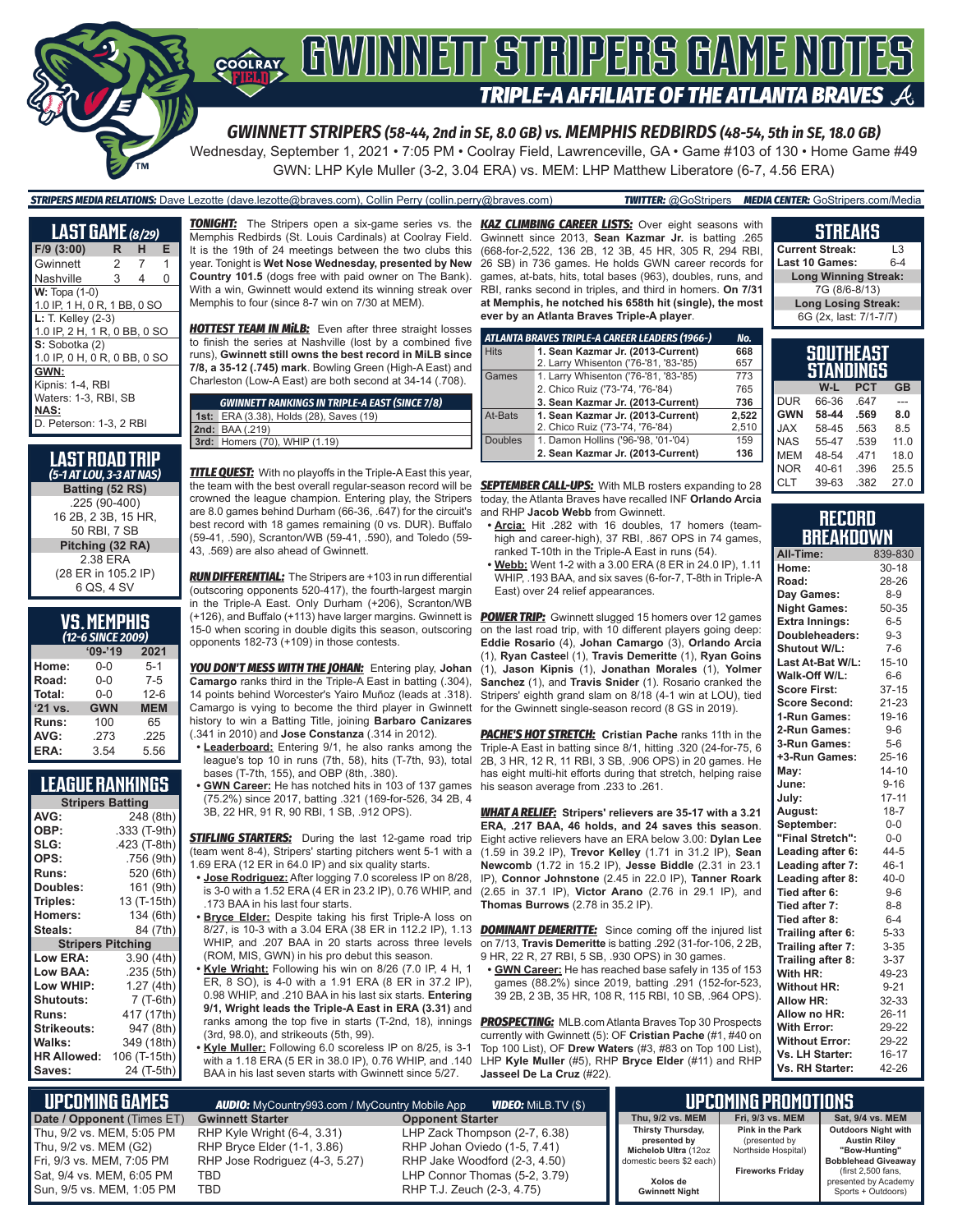

#### *WEDNESDAY, SEPTEMBER 1, 2021 VS. MEMPHIS*

#### **MANAGER MATT TUIASOSOPO**

**Matt Tuiasosopo** is in his first season as Gwinnett manager and his third season as a coach in the Atlanta Braves organization in 2021. He was named the seventh manager in team history on 3/30/21. Tuiasosopo is both the youngest manager in team history (turned 35 on 5/10) and the first former Gwinnett player to manage the club (hit .221 with 19 HR, 73 RBI in 178 games from 2016-17).

Tuiasosopo made his managerial debut in 2019 with Class-A Rome, leading the club to a 65-74 record and earning Atlanta's Bobby Cox Award for minor league manager of the year. He was set to return to Rome in 2020, but was reassigned to the Braves Alternate Training Site at Coolray Field once the MiLB season was canceled.

| Tuiasosopo's Managerial Career | Games | W-L     | <b>PCT</b> | <b>Plavoffs</b> |
|--------------------------------|-------|---------|------------|-----------------|
| With Gwinnett (1 Season):      | 102   | 58-44   | .569       |                 |
| MiLB Career (2 Seasons):       | 241   | 123-118 | -510       |                 |

*All staff bios available in the 2021 Stripers Media Guide*

|                            | EJECTIONS (4)            |                         |
|----------------------------|--------------------------|-------------------------|
| Player/Coach               | Date/Inning              | <b>Umpire</b>           |
| <b>Ryan Goins</b>          | 5/25 vs. MEM, 7th Inning | <b>HP Clint Vondrak</b> |
| <b>MGR Matt Tuiasosopo</b> | 6/3 vs. JAX, 8th Inning  | <b>HP Alex Tosi</b>     |
| <b>Travis Snider</b>       | 7/30 at MEM, 8th Inning  | HP John Bacon           |
| <b>Ryan Casteel</b>        | 8/17 at LOU, 3rd Inning  | 1B Charlie Ramos        |

| TEAM DEFENSE (4TH IN TRIPLE-A EAST) |     |                |                                       |                |                                                    |           |           |
|-------------------------------------|-----|----------------|---------------------------------------|----------------|----------------------------------------------------|-----------|-----------|
| <b>PCT</b>                          | G   | <b>TC</b>      | <b>PO</b>                             | A              | Е                                                  | <b>DP</b> | TP        |
| .983                                | 102 | 3629           | 2650                                  | 917            | 62                                                 | 100       |           |
| <b>Catchers</b>                     |     | <b>SB</b>      | <b>CS</b>                             | <b>ATT</b>     | <b>PCT</b>                                         | <b>PB</b> | W-L       |
| Casteel, Ryan                       |     | $\overline{4}$ | O                                     | 4              | .000                                               |           | $1 - 2$   |
| Contreras, William                  |     | 16             | O                                     | 16             | .000                                               | 4         | $19 - 4$  |
| d'Arnaud, Travis                    |     | 2              | 2                                     | $\overline{4}$ | .500                                               |           | $5 - 1$   |
| Jackson, Alex                       |     | 10             | 4                                     | 14             | .286                                               |           | $11 - 12$ |
| Lucroy, Jonathan                    |     | 18             | 5                                     | 23             | .217                                               |           | $8 - 15$  |
| Martinez. Carlos                    |     | 3              | O                                     | 3              | .000                                               |           | $2 - 1$   |
| Morales, Jonathan                   |     | 13             | 5                                     | 18             | .278                                               |           | $12-9$    |
| Total:                              |     | 66             | 16                                    | 82             | .195                                               | 9         | 58-44     |
| <b>Outfield Assists (24):</b>       |     |                |                                       |                | Waters (9), Demeritte (5), Ervin (4), Sanchez (2), |           |           |
|                                     |     |                |                                       |                | Almonte (1), Inciarte (1), Pache (1), Rosario (1)  |           |           |
| Pitcher Pickoffs (4):               |     |                | Kingham (2), Y. Lopez (1), Muller (1) |                |                                                    |           |           |
| <b>Catcher Pickoffs (2):</b>        |     |                | Casteel (1), Jackson (1)              |                |                                                    |           |           |

# **STARTS**

|     | <b>By Batting Order</b>                                                                                                                                                                                              |
|-----|----------------------------------------------------------------------------------------------------------------------------------------------------------------------------------------------------------------------|
| 1:  | Waters (67), Pache (20), Inciarte (6), Arcia (5), Almonte (1), Ervin (1), Gore (1),<br>Sanchez (1)                                                                                                                   |
| 2:  | Pache (29), Kipnis (24), Arcia (18), Rosario (11), Goins (8), Demeritte (3), Waters (3),<br>Almonte (1), Camargo (1), Ervin (1), Gore (1), Heredia (1), Sanchez (1)                                                  |
| 3:  | Arcia (49), Camargo (32), d'Arnaud (6), Demeritte (4), Jackson (3), Kipnis (3), Lucroy (3),<br>Contreras (2)                                                                                                         |
| 4:  | Camargo (45), Demeritte (17), Jackson (17), Kipnis (5), Lucroy (5), Contreras (4),<br>Almonte (3), Casteel (3), Rosario (2), Kazmar Jr. (1)                                                                          |
| 5:  | Contreras (24), Lucroy (13), Goins (11), Kipnis (11), Kazmar Jr. (10), Almonte (8),<br>Demeritte (8), Jackson (8), Camargo (3), Sanchez (2), Snider (2), Casteel (1), Ervin (1)                                      |
| 6:  | Goins (23), Kazmar Jr. (12), Casteel (11), Demeritte (10), Ervin (8), Snider (8),<br>Pache (7), Lucroy (5), Sanchez (5), Waters (5), Almonte (4), Contreras (3), Jackson (1)                                         |
| 7:  | Ervin (22), Kazmar Jr. (19), Goins (14), Sanchez (13), Snider (13), Pache (6),<br>Demeritte (5), Casteel (4), Waters (3), Morales (2), Almonte (1)                                                                   |
| 8:  | Sanchez (31), Morales (17), Ervin (13), Kazmar Jr. (12), Snider (8), Goins (7),<br>Gore (6), Casteel (5), Brugman (1), Martinez (1), Unroe (1)                                                                       |
| 9:  | Starting Pitchers (60), Sanchez (12), Morales (11), Ervin (4), Gore (4), Snider (4),<br>Casteel (2), Kazmar Jr. (2), Martinez (2), Unroe (1)                                                                         |
|     | <b>By Position</b>                                                                                                                                                                                                   |
| C:  | Contreras (23), Jackson (23), Lucroy (23), Morales (21), d'Arnaud (6), Casteel (3),<br>Martinez (3)                                                                                                                  |
| 1B: | Camargo (46), Casteel (21), Snider (14), Kazmar Jr. (9), Morales (6), Lucroy (2),<br>Unroe (2), Demeritte (1), Goins (1)                                                                                             |
| 2B: | Kipnis (35), Goins (25), Sanchez (23), Kazmar Jr. (17), Arcia (1), Morales (1)                                                                                                                                       |
| 3B: | Camargo (32), Kazmar Jr. (27), Sanchez (24), Goins (14), Arcia (3), Morales (2)                                                                                                                                      |
| SS: | Arcia (63), Goins (23), Sanchez (14), Camargo (1), Kazmar Jr. (1)                                                                                                                                                    |
| LF: | Waters (31), Ervin (24), Gore (12), Almonte (9), Snider (7), Kipnis (5), Demeritte (5),                                                                                                                              |
| CF: | Arcia (4), Rosario (3), Heredia (1), Sanchez (1)<br>Pache (56), Waters (29), Ervin (6), Rosario (6), Inciarte (5)                                                                                                    |
| RF: | Demeritte (38), Ervin (19), Waters (18), Snider (9), Almonte (8), Pache (4), Sanchez (3),                                                                                                                            |
|     | Rosario (2), Camargo (1)                                                                                                                                                                                             |
| DH: | Contreras (10), Jackson (6), Snider (5), Demeritte (3), Kipnis (3), Casteel (2),<br>Kazmar Jr. (2), Pache (2), Rosario (2), Almonte (1), Arcia (1), Brugman (1), Camargo (1),<br>Ervin (1), Inciarte (1), Lucroy (1) |

|               | <b>VS. 2021 OPPONENTS</b> |             |              |               |         |             |              |  |  |  |  |  |
|---------------|---------------------------|-------------|--------------|---------------|---------|-------------|--------------|--|--|--|--|--|
|               | Home                      | <b>Road</b> | <b>Total</b> |               | Home    | <b>Road</b> | <b>Total</b> |  |  |  |  |  |
| <b>CLT</b>    | $5 - 1$                   | $11 - 1$    | $16 - 2$     | COL           |         |             | ---          |  |  |  |  |  |
| <b>DUR</b>    | $4 - 2$                   | 1-5         | $5 - 7$      | LOU           | $4 - 2$ | $5 - 1$     | $9 - 3$      |  |  |  |  |  |
| <b>JAX</b>    | $1 - 5$                   | $- - -$     | $1 - 5$      | <b>MW DIV</b> | $4 - 2$ | $5-1$       | $9 - 3$      |  |  |  |  |  |
| <b>MEM</b>    | $5 - 1$                   | $7-5$       | $12 - 6$     |               |         |             |              |  |  |  |  |  |
| <b>NAS</b>    | $6-6$                     | $3-9$       | $9 - 15$     |               |         |             |              |  |  |  |  |  |
| <b>NOR</b>    | $5 - 1$                   | $1 - 5$     | $6-6$        |               |         |             |              |  |  |  |  |  |
| <b>SE DIV</b> | 26-16                     | 23-25       | 49-41        |               |         |             |              |  |  |  |  |  |

#### **LAST AT-BAT WINS** *(15)*

The Stripers are 15-10 (.600) in games decided in the last at-bat in 2021.

| Date/Opponent        | <b>Score</b> | Game-Winning Play (*=Walk-Off)           |
|----------------------|--------------|------------------------------------------|
| 5/4 at Charlotte     | 10-9 (12th)  | Almonte scores on E4 (Reynolds)          |
| 5/9 at Charlotte     | 12-9 (10th)  | Camargo RBI single                       |
| 5/14 vs. Louisville  | $2-1$ (8th)  | Arcia solo HR                            |
| 5/16 vs. Louisville  | 5-4 (9th)    | Arcia walk-off solo HR*                  |
| 5/25 vs. Memphis     | $2-1$ (9th)  | Kazmar walk-off single*                  |
| 6/9-G2 at Memphis    | $3-1$ (8th)  | Waters RBI single                        |
| 6/18 vs. Nashville   | 8-7 (10th)   | Arcia scores on E4 (Hiura on Lucroy FC)* |
| 6/30 at Durham       | $2-1$ (9th)  | Pache RBI single                         |
| 7/18 at Charlotte    | 13-12 (9th)  | Contreras RBI double                     |
| 8/1 at Memphis       | $4-2$ (9th)  | Ervin RBI single                         |
| 8/6 vs. Charlotte    | $4-3(11th)$  | Morales walk-off single*                 |
| 8/8-G1 vs. Charlotte | $4-3$ (7th)  | d'Arnaud walk-off single*                |
| 8/11-G1 vs. Durham   | $4-3(7th)$   | Pache walk-off single*                   |
| 8/24 at Nashville    | $3-1$ (9th)  | Rosario solo HR                          |
| 8/25 at Nashville    | 5-4 (10th)   | Contreras RBI single                     |
|                      |              |                                          |

# **GWINNETT PLAYERS USED** *(58 IN 2021)*

**Pitchers (33)** Anderson, Ian Arano, Victor Biddle, Jesse Bradford, Chasen Burrows, Thomas Chavez, Jesse Davidson, Tucker De La Cruz, Jasseel *Edwards Jr., Carl* Elder, Bryce Flaa, Jay *Greene, Shane*  Hernandez, Daysbel *Horacek, Mitch* Johnstone, Connor *Jones, Nate* Kelley, Trevor Kingham, Nolan Lee, Dylan Lopez, Yoan Martin, Chris Minter, A.J. Muller, Kyle Newcomb, Sean Roark, Tanner Rodriguez, Jose Santana, Edgar *Tice,Ty* Toussaint, Touki Webb, Jacob *Wilson, Bryse* Wright, Kyle Ynoa, Huascar

Almonte, Abraham Arcia, Orlando *Brugman, Jaycob* Camargo, Johan Casteel, Ryan Contreras, William d'Arnaud, Travis Demeritte, Travis Ervin, Phillip Goins, Ryan Gore, Terrance Heredia, Guillermo *Inciarte, Ender Jackson, Alex* Kazmar Jr., Sean Kipnis, Jason

*Lucroy, Jonathan* Martinez, Carlos Morales, Jonathan Pache, Cristian Rosario, Eddie Sanchez, Yolmer Snider, Travis Unroe, Riley Waters, Drew

*Italics = Player no longer in Braves organization*

#### **BASS-LANTA**

#### **31 players have played for both Gwinnett and Atlanta in 2021:** OF Abraham Almonte RHP Ian Anderson INF/OF Orlando Arcia LHP Jesse Biddle INF Johan Camargo RHP Jesse Chavez RHP Shane Greene OF Guillermo Heredia OF Ender Inciarte C Alex Jackson RHP Nate Jones INF Sean Kazmar Jr.

C Jonathan Lucroy RHP Chris Martin LHP A.J. Minter LHP Kyle Muller (Debut) LHP Sean Newcomb

OF Cristian Pache OF Eddie Rosario RHP Edgar Santana RHP Ty Tice RHP Touki Toussaint RHP Jacob Webb RHP Bryse Wilson RHP Kyle Wright RHP Huascar Ynoa

# **ATLANTA BRAVES REHAB ASSIGNMENTS** *(10 IN 2021)*

**Player Injury (IL Date)** 

C William Contreras C Travis d'Arnaud LHP Tucker Davidson RHP Carl Edwards Jr. RHP Jay Flaa

RHP Chris Martin RT Shoulder Inflammation (4/7) 5/5-5/11<br>OF Ender Inciarte Strained LT Hamstring (4/17) 5/6-5/12 OF Ender Inciarte Strained LT Hamstring (4/17)<br>OF Guillermo Heredia RT Hamstring Inflammation (5) RT Hamstring Inflammation  $(5/1)$  5/14 C Alex Jackson Strained LT Hamstring (5/2) 5/21-6/9, 6/30-7/20 OF Cristian Pache RT Hamstring Inflammation (5/14) 5/29-6/1<br>RHP Touki Toussaint RT Shoulder Strain (3/26) 6/22-7/15 RHP Touki Toussaint RT Shoulder Strain (3/26) 6/22-7/15<br>C. Travis d'Arnaud C. Torn LT Thumb Ligament (5/2) 6/10-8/10 Torn LT Thumb Ligament (5/2) RHP Ian Anderson RT Shoulder Inflammation (7/16) 8/5-8/28<br>RHP Huascar Ynoa Fractured RT Hand (5/17) 8/6-8/16 RHP Huascar Ynoa Fractured RT Hand (5/17) 8/6-8/16 RT Abdominal Strain (7/7)

**ETC.**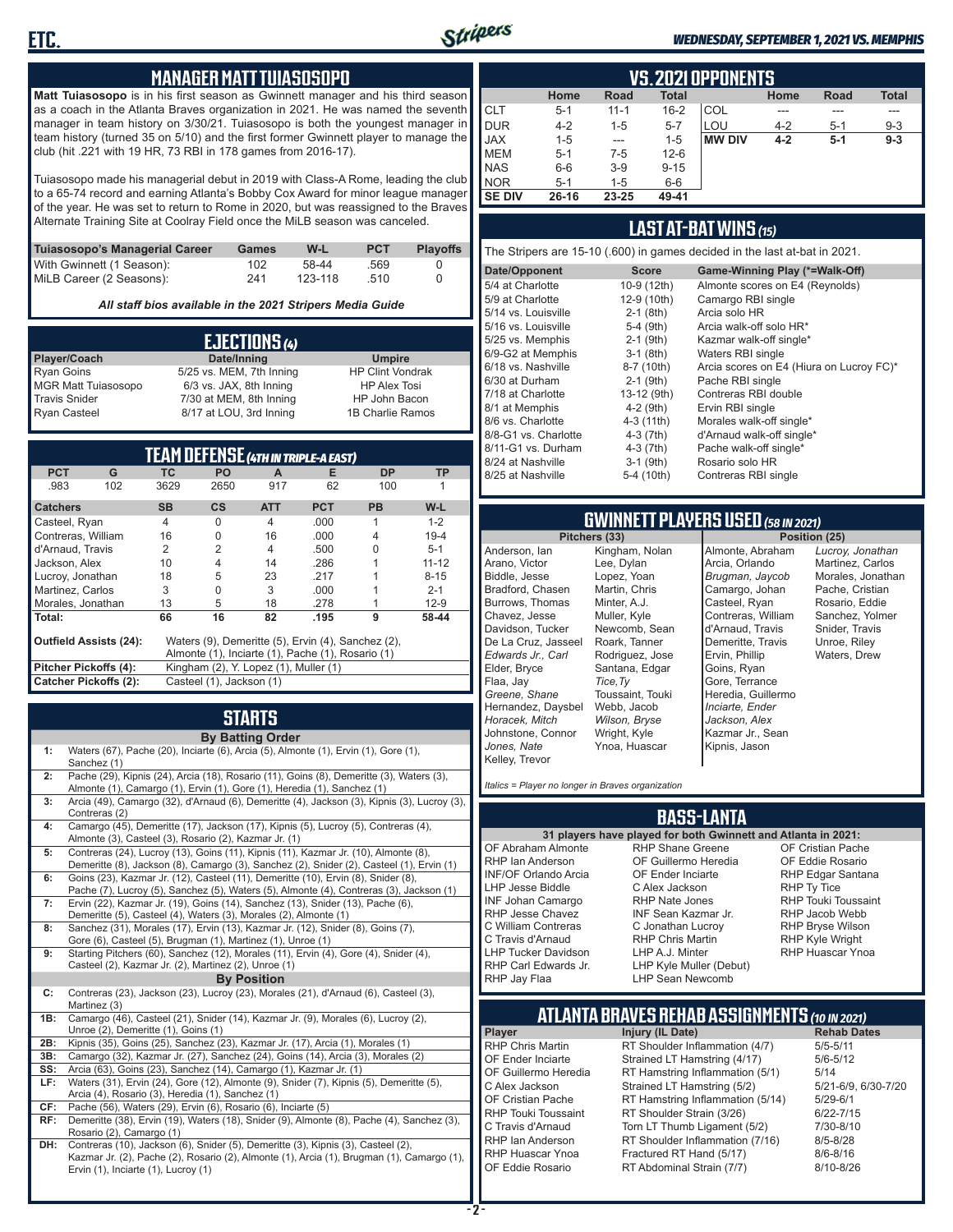### **STARTING PITCHER**



**ON BRAVES 40-MAN ROSTER BIO ON PAGE 78 OF MEDIA GUIDE**

#### *WEDNESDAY, SEPTEMBER 1, 2021 VS. MEMPHIS*

# **50****KYLE MULLER**

**B/T:** R/L **BORN:** 10/7/97 in Dallas, TX (age 23) **HT:** 6-7 **ACQUIRED:** Braves' 2nd Round Pick (44th Overall) in 2016 June draft out of Jesuit College Prep (Dallas, TX)

*TONIGHT'S START:* Muller makes his 12th start with Gwinnett in game one of a sixgame series vs. Memphis ... Over his last seven Triple-A starts since 5/27, is 3-1 with a 1.18 ERA (5 ER in 38.0 IP), 0.76 WHIP, .140 BAA, 11 walks, and 43 strikeouts ... Has not allowed an earned run over his last three Triple-A starts (1 R in 16.0 IP).

*PROSPECTING:* Muller is ranked Atlanta's No. 5 prospect by MLB.com ... Entering the year, he was ranked the Braves' No. 7 prospect by *Baseball America* ... *BA* also rated him as owner of both the "Best Fastball" and "Best Curveball" in the Braves system.

*2021 WITH GWINNETT:* Was on Gwinnett's Opening Night roster ... On 5/4 at Charlotte (ND, 3.0 IP, 5 H, 7 R, 6 ER, 5 BB, 4 SO), became the third pitcher in Gwinnett history to make his Triple-A debut as the Opening Night starter, joining **Tommy Hanson** (4/9/09 at Charlotte) and **Mike Soroka** (4/6/18 at Norfolk) ... Made his Coolray Field debut on 5/15 vs. Louisville (ND, 4.0 IP, 4 H, 1 ER) ... Earned his first Triple-A win on 5/27 vs. Memphis (5.0 IP, 3 H, 1 ER), also went 2-for-3 with an RBI in the 14-2 win ... Over two starts in June, went 1-0 with a 1.64 ERA, 0.82 WHIP, and .135 BAA ... Struck out a season-high 11 over 6.0 innings (6 H, 2 ER, 0 BB) in a loss on 7/9 vs. Nashville.

*2021 WITH ATLANTA:* Recalled four times (6/16, 6/21, 6/27, 7/19) during his MLB debut season ... Overall, is 2-4 with a 4.17 ERA, 1.25 WHIP, and .202 BAA in nine games (8 starts) ... Debuted in relief on 6/15 vs. Boston (1.0 IP, 4 H, 2 ER) ... Made his first MLB start on 6/21 at the NY Mets (loss, 4.0 IP, 0 H, 1 ER) ... Earned his first MLB win on 6/27 at Cincinnati (5.0 IP, 1 H, 0 R) ... After going 2-3 with a 2.43 ERA and .184 BAA in his first seven games (6 starts) from 6/16-7/31, went 0-1 with an 11.57 ERA and .269 BAA in two starts from 8/6-8/12 ... Optioned to Gwinnett most recently on 8/13.

*2020 SEASON:* Muller was a member of the Braves' 60-man player pool, but spent the entire season at the Alternate Training Site in Gwinnett.

*CAREER ACCOLADES:* **2018:** Arizona Fall League Rising Stars Game (1-0, 2.53 ERA in 7G with Peoria) ... **2019:** Southern League Pitcher of the Week (5/26/19) ... Southern League Midseason All-Star (4-4, 3.18 ERA, .188 BAA in 14 first-half starts with Double-A Mississippi).

|              | <b>MULLER'S OVERALL STATS</b> |         |            |       |           |           |           |            |             |  |  |
|--------------|-------------------------------|---------|------------|-------|-----------|-----------|-----------|------------|-------------|--|--|
| Year         | Team                          | W-L     | <b>ERA</b> | G/GS  | <b>HR</b> | <b>BB</b> | <b>SO</b> | <b>BAA</b> | <b>WHIP</b> |  |  |
| 12021        | ATLANTA (MLB)                 | $2 - 4$ | 4.17       | 9/8   |           | 20        | 37        | .202       | 1.25        |  |  |
|              | Gwinnett (AAA)                | $3-2$   | 3.04       | 11/11 |           | 26        | 64        | .196       | 1.20        |  |  |
| MiLB Career: |                               | $23-12$ | 3.03       | 79/78 | 24        | 170       | 400       | .219       | 1.24        |  |  |
| MLB Career:  |                               | $2 - 4$ | 4 17       | 9/8   |           | 20        | 37        | .202       | 1 25        |  |  |

|                                       | MULLER'S 2021 SPLITS (WITH GWINNETT) |           |                       |
|---------------------------------------|--------------------------------------|-----------|-----------------------|
|                                       | 2-1, 2.25 ERA (4G)                   | Road:     | 1-1, 3.51 ERA (7G)    |
|                                       | 0-0, 6.75 ERA (1G)                   | Night:    | 3-2, 2.74 ERA (10G)   |
| Home:<br>Day:<br>Starter:<br>Vs. LHB: | 3-2, 3.04 ERA (11G)                  | Reliever: | $0-0, - -$ ERA $(0G)$ |
|                                       | .148 BAA, 1 HR                       | Vs. RHB:  | .214 BAA, 5 HR        |

|         | <b>MULLER VS. MEMPHIS</b> |            |   |           |      |  |    |           |           |    |  |  |
|---------|---------------------------|------------|---|-----------|------|--|----|-----------|-----------|----|--|--|
|         | W-L                       | <b>ERA</b> | G | <b>GS</b> | IP   |  | ER | <b>HR</b> | <b>BB</b> |    |  |  |
| 2021:   | $1 - 0$                   | 1.64       |   |           | 11.0 |  |    |           |           | 14 |  |  |
| Career: | $1 - 0$                   | 1.64       |   |           | 11.0 |  |    |           |           |    |  |  |

| <b>MULLER'S HIGHS &amp; LOWS</b> |                             |                                    |  |  |  |  |  |  |  |
|----------------------------------|-----------------------------|------------------------------------|--|--|--|--|--|--|--|
|                                  | <b>Season</b>               | Career (MiLB and MLB)              |  |  |  |  |  |  |  |
| IP:                              | 6.0 (4x, last: 8/25 at NAS) | 7.1 (7/20/18, FLA at CLR)          |  |  |  |  |  |  |  |
| $\vert$ so:                      | 11 (7/9 vs. NAS)            | 12 (7/9/18, FLA at DBT)            |  |  |  |  |  |  |  |
| BB:                              | 5 (5/4 at CLT)              | 6 (4/19/19, MIS at CHA)            |  |  |  |  |  |  |  |
| Iн.                              | 7 (5/9 at CLT)              | 9 (2x, last: 6/28/18, FLA vs. DUN) |  |  |  |  |  |  |  |
| <b>IER:</b>                      | 6 (2x, last: 8/12 vs. CIN)  | 6 (4x, last: 8/12/21, ATL vs. CIN) |  |  |  |  |  |  |  |
| Low-Hit CG:                      |                             | Never                              |  |  |  |  |  |  |  |
| Low-ER CG:                       |                             | Never                              |  |  |  |  |  |  |  |

| <b>MULLER AT THE PLATE</b>                                                |      |    |   |   |   |                  |        |  |  |   |  |
|---------------------------------------------------------------------------|------|----|---|---|---|------------------|--------|--|--|---|--|
| <b>RBI</b><br>AVG.<br>3B<br>HR<br><b>BB</b><br><b>SO</b><br>AB<br>2B<br>R |      |    |   |   |   |                  |        |  |  |   |  |
| 2021 w/ATL:                                                               | .091 |    |   |   |   |                  |        |  |  |   |  |
| 2021 w/GWN:                                                               | .313 | 16 |   |   |   |                  | $\cup$ |  |  | 8 |  |
| MiLB Career:                                                              | .220 | 41 | 4 | 9 | 3 |                  |        |  |  |   |  |
| MLB Career:                                                               | .091 | 11 |   |   |   | $\left( \right)$ | O      |  |  |   |  |

|            | <b>MULLER'S 2021 STARTS (ALL LEVELS)</b> |               |     |                |    |                |           |           |           |        |                           |              |                                                   |
|------------|------------------------------------------|---------------|-----|----------------|----|----------------|-----------|-----------|-----------|--------|---------------------------|--------------|---------------------------------------------------|
| Team       | Date/Opp.                                | <b>Result</b> | IP  | н              | R. | <b>ER</b>      | <b>HR</b> | <b>BB</b> | <b>SO</b> | NP-S   | Opp. Starter              | <b>Final</b> | <b>Notes</b>                                      |
| GWN        | 5/4 at CLT                               | <b>ND</b>     | 3.0 | 5              |    | 6              | 2         | 5         | 4         | 82-38  | Jimmy Lambert             | W. 10-9      | Triple-A debut, exited trailing 4-3 in 4th.       |
| <b>GWN</b> | 5/9 at CLT                               | <b>ND</b>     | 4.0 |                | 4  | 3              |           | 3         | 6         | 84-52  | Jimmy Lambert             | W, 12-9      | Exited training 4-3 in 4th once again.            |
| GWN        | 5/15 vs. LOU                             | <b>ND</b>     | 4.0 | 4              |    |                |           | 3         | 6         | 83-46  | Bo Takahashi              | W. 11-1      | GWN scored 10 runs in last two innings.           |
| <b>GWN</b> | 5/21 at NAS                              | $L.0-1$       | 4.1 | 4              | 3  | 3              |           | 4         | 5         | 92-55  | Thomas Jankins            | $L. 2-3$     | Recorded first Triple-A hit, an RBI single.       |
| GWN        | 5/27 vs. MEM                             | W. 1-1        | 5.0 | 3              |    |                |           | 0         | 8         | 81-52  | Zack Thompson             | W. 14-2      | First career Triple-A win.                        |
| <b>GWN</b> | $6/2$ vs. JAX                            | W. 2-1        | 5.0 | 4              |    |                |           | 2         | 6         | 84-53  | Shawn Morimando           | W. 11-3      | Consec. wins for first time since 5/20-26, 2019.  |
| GWN        | 6/9-G2 at MEM                            | <b>ND</b>     | 6.0 |                |    |                | $\Omega$  | 2         | 6         | 88-53  | <b>Austin Warner</b>      | W. 3-1       | Third straight start allowing one run.            |
| <b>ATL</b> | 6/21-G1 at NYM                           | L. 0-1        | 4.0 | $\Omega$       |    |                | 0         | 2         | 3         | 56-33  | Jacob deGrom              | L, 2-4       | First Major League start.                         |
| <b>ATL</b> | 6/27 at CIN                              | W. 1-1        | 5.0 |                | 0  | 0              |           | 2         | 9         | 93-55  | <b>Tyler Mahle</b>        | W, 4-0       | First Major League win, season high for SO.       |
| <b>ATL</b> | 7/3 vs. MIA                              | L, 1-2        | 5.2 | 4              | 3  | 3              |           | 4         |           | 102-60 | Sandy Alcantara           | L, 2-3       | Most pitches since $7/16/19$ (103, MIS @ JAX).    |
| <b>GWN</b> | 7/9 vs. NAS                              | L. 2-2        | 6.0 | 6              | 2  | $\overline{2}$ | $\Omega$  | $\Omega$  | 11        | 95-62  | Josh Lindblom             | L, 1-3       | One strikeout shy of career high (12).            |
| <b>GWN</b> | 7/14 at CLT                              | <b>ND</b>     | 4.0 |                | 0  | $\Omega$       | $\Omega$  | 2         | 4         | 73-45  | Matt Tomshaw              | W, 11-1      | Shortest MiLB start since 5/15 vs. LOU.           |
| <b>ATL</b> | 7/21-G1 vs. SD                           | L. 1-3        | 4.0 | 2              |    |                |           | 3         | 3         | 87-50  | Chris Paddack             | $L, 2-3$     | Profar doubled, scored for lone run allowed.      |
| <b>ATL</b> | 7/26-G1 at NYM                           | W. 2-3        | 5.0 | 4              | 0  | 0              | $\Omega$  |           | 3         | 75-46  | Marcus Stroman            | W. 2-0       | Recorded first MLB hit, a single in the 3rd.      |
| <b>ATL</b> | 7/31 vs. MIL                             | <b>ND</b>     | 5.0 | 4              |    |                | $\Omega$  | 2         |           | 87-54  | <b>Brandon Woodruff</b>   | W. 8-1       | Braves added seven runs after his exit.           |
| <b>ATL</b> | 8/6 vs. WSH                              | <b>ND</b>     | 4.2 | $\overline{2}$ | 3  | 3              | $\Omega$  | 2         | 3         | 80-51  | <b>Erick Fedde</b>        | W. 8-4       | Three wild pitches were most in MLB start.        |
| <b>ATL</b> | 8/12 vs. CIN                             | L. 2-4        | 2.1 | 5              | 6  | 6              |           | 3         | 4         | 72-45  | <b>Vladimir Gutierrez</b> | L, 3-12      | Shortest MLB start, optioned to GWN on 8/13.      |
| GWN        | 8/18 at LOU                              | W. 3-2        | 6.0 |                |    | 0              | $\Omega$  | 3         | 4         | 89-54  | <b>Michael Mariot</b>     | W. 4-1       | Combined with three relievers on one-hitter.      |
| <b>GWN</b> | 8/25 at NAS                              | <b>ND</b>     | 6.0 | 2              | 0  | $\Omega$       | U         | 2         | 4         | 90-56  | Dylan File                | W. 5-4       | Third straight Triple-A start with no ER allowed. |

| <b>STRIPERS STARTING PITCHERS (14 IN 2021)</b> |         |            |                |          |          |                             |                            |                                                    |  |
|------------------------------------------------|---------|------------|----------------|----------|----------|-----------------------------|----------------------------|----------------------------------------------------|--|
| <b>Pitcher</b>                                 | W-L     | <b>ERA</b> | <b>GS</b>      | QS       |          | <b>Team W-L Run Support</b> | <b>Last Gwinnett Start</b> | <b>Final Line</b>                                  |  |
| Anderson, lan                                  | $0 - 0$ | 3.68       | 4              | $\Omega$ | $3 - 1$  | 1.75 RPG (7 Tot.)           | 8/24 at NAS (ND)           | 5.0 IP, 3 H, 1 R, 1 ER, 2 BB, 9 SO (90p/54s)       |  |
| Burrows, Thomas                                | $0-0$   | 0.00       |                | $\Omega$ | $1 - 0$  | $0.00$ RPG $(0$ Tot.)       | 7/21-G1 vs. NOR (ND)       | 1.0 IP, 0 H, 1 R, 0 ER, 3 BB, 2 SO (32p/13s)       |  |
| Davidson, Tucker                               | $2 - 1$ | 0.90       | 3              | 3        | $2 - 1$  | 5.33 RPG (16 Tot.)          | 5/23 at NAS (L)            | 6.0 IP, 1 H, 1 R, 1 ER, 1 BB, 9 SO, 1 HR (82p/51s) |  |
| De La Cruz. Jasseel                            | $0 - 3$ | 7.02       | 15             | $\Omega$ | $8 - 7$  | 2.27 RPG (34 Tot.)          | 8/14 vs. DUR (L)           | 0.0 IP, 3 H, 3 R, 3 ER, 1 BB, 0 SO, 1 WP (19p/10s) |  |
| Elder, Bryce                                   | $1 - 1$ | 3.86       | 2              |          | $1 - 1$  | 4.00 RPG (8 Tot.)           | 8/27 at NAS (L)            | 6.2 IP, 4 H, 3 R, 3 ER, 3 BB, 5 SO (94p/54s)       |  |
| Johnstone, Connor                              | $1 - 6$ | 6.75       | 12             | $\Omega$ | $4 - 8$  | 1.75 RPG (21 Tot.)          | 8/29 at NAS (ND)           | 2.0 IP, 1 H, 1 R, 0 ER, 1 BB, 1 SO (30p/21s)       |  |
| Kingham, Nolan                                 | $0 - 4$ | 8.89       | 6              | 0        | $2 - 4$  | 1.33 RPG (8 Tot.)           | 8/15 vs. DUR (L)           | 5.0 IP, 9 H, 6 R, 6 ER, 2 BB, 3 SO, 1 HR (93p/56s) |  |
| Muller, Kyle                                   | $3-2$   | 3.04       | 11             | 4        | $9 - 2$  | 4.09 RPG (45 Tot.)          | 8/25 at NAS (ND)           | 6.0 IP, 2 H, 0 R, 2 BB, 4 SO, 1 WP (90p/56s)       |  |
| Roark, Tanner                                  | $0-0$   | 0.00       | 3              | $\Omega$ | $2 - 1$  | 2.67 RPG (8 Tot.)           | 8/22 at LOU (ND)           | 2.0 IP, 2 H, 0 R, 2 BB, 1 SO, 1 WP (32p/17s)       |  |
| Rodriguez, Jose                                | $4 - 3$ | 5.44       | 12             |          | $6-6$    | 2.83 RPG (34 Tot.)          | 8/28 at NAS (ND)           | 7.0 IP, 3 H, 0 R, 1 BB, 4 SO (85p/56s)             |  |
| Toussaint. Touki                               | $2 - 1$ | 4.32       | 4              |          | $2 - 2$  | 3.50 RPG (14 Tot.)          | 7/13 at CLT (W)            | 6.0 IP, 3 H, 2 R, 2 ER, 3 BB, 7 SO, 1 HR (89p/54s) |  |
| Wilson, Bryse                                  | $4 - 2$ | 4.47       | 9              | 3        | $6 - 3$  | 3.00 RPG (27 Tot.)          | 7/7 vs. NAS (ND)           | 5.0 IP, 8 H, 5 R, 5 ER, 2 BB, 2 SO, 2 HR (81p/50s) |  |
| Wright, Kyle                                   | $6 - 4$ | 3.31       | 18             |          | $10 - 8$ | 2.33 RPG (42 Tot.)          | 8/26 at NAS (W)            | 7.0 IP, 4 H, 1 R, 1 ER, 0 BB, 8 SO (89p/63s)       |  |
| Ynoa, Huascar                                  | $0 - 0$ | 4.32       | $\overline{2}$ | $\Omega$ | $2 - 0$  | 2.50 RPG (5 Tot.)           | 8/11-G2 vs. DUR (ND)       | 4.2 IP, 4 H, 3 R, 3 ER, 4 BB, 7 SO, 1 WP (83p/51s) |  |
| Total:                                         | 23-27   | 4.59       | 102            | 21       | 58-44    | 2.64 RPG (269 Tot.)         |                            |                                                    |  |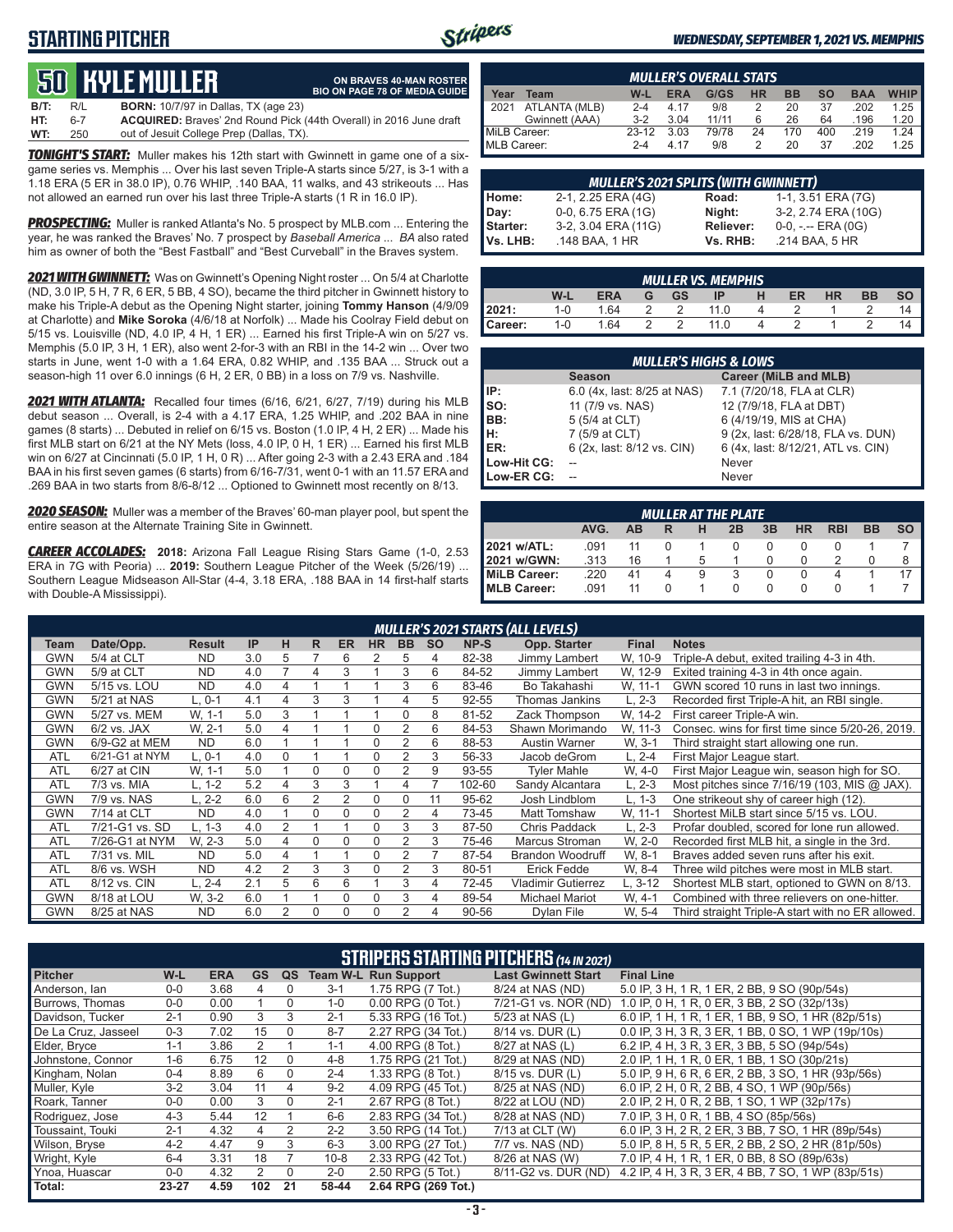### **BULLPEN**



#### *WEDNESDAY, SEPTEMBER 1, 2021 VS. MEMPHIS*

| <b>STRIPERS PITCHING BREAKDOWN</b>                                               |           |      |       |     |     |     |       |     |               |  |  |
|----------------------------------------------------------------------------------|-----------|------|-------|-----|-----|-----|-------|-----|---------------|--|--|
| <b>BAA</b><br><b>SO</b><br>BB<br>W-L<br><b>HR</b><br><b>ERA</b><br>ER<br>IP<br>R |           |      |       |     |     |     |       |     |               |  |  |
| Starters:                                                                        | 23-27     | 4.59 | 443.1 | 241 | 226 | 58  | 176   | 434 | .251 <b>I</b> |  |  |
| Relievers:                                                                       | $35 - 17$ | 3.21 | 440.0 | 176 | 157 | 48  | - 173 | 513 | .217          |  |  |
| <b>Total:</b>                                                                    | 58-44     | 3.90 | 883.1 | 417 | 383 | 106 | 349   | 947 | .235          |  |  |
| <b>IR/Scored:</b> 82/26 (31.7%)<br>Saves/Opp: 24/40 (60.0%)<br><b>Holds: 46</b>  |           |      |       |     |     |     |       |     |               |  |  |

|                       | <b>PITCHING BY MONTH</b> |            |       |     |     |           |           |           |                       |  |  |  |
|-----------------------|--------------------------|------------|-------|-----|-----|-----------|-----------|-----------|-----------------------|--|--|--|
|                       | W-L                      | <b>ERA</b> | ΙP    | R   | ER  | <b>HR</b> | <b>BB</b> | <b>SO</b> | <b>BAA</b>            |  |  |  |
| May:                  | $14 - 10$                | 3.50       | 211.0 | 90  | 82  | 28        | 65        | 240       | .222                  |  |  |  |
| June:                 | $9 - 16$                 | 4.55       | 213.2 | 115 | 108 | 26        | 94        | 223       | .263                  |  |  |  |
| July:                 | $17 - 11$                | 4.50       | 242.0 | 131 | 121 | 37        | 100       | 261       | $.240$ $\blacksquare$ |  |  |  |
| August:<br>September: | $18 - 7$                 | 2.99       | 216.2 | 81  | 72  | 15        | 90        | 223       | .214                  |  |  |  |

| <b>RELIEF SUMMARY (CURRENT STRIPERS ONLY, GWINNETT STATS ONLY)</b> |         |            |    |    |                          |        |              |                    |                                                    |                         |
|--------------------------------------------------------------------|---------|------------|----|----|--------------------------|--------|--------------|--------------------|----------------------------------------------------|-------------------------|
| <b>Pitcher</b>                                                     | W-L     | <b>ERA</b> | G  | GF | <b>HLD</b>               | SV/OPP | <b>IR/RS</b> | <b>Last Outing</b> | <b>Last Final Line</b>                             | <b>Scoreless Streak</b> |
| Arano, Victor                                                      | 1-1     | 2.76       | 27 | 8  | 4                        | 2/4    | 3/0          | 8/29 at NAS        | 1.0 IP, 0 H, 0 R, 0 BB, 2 SO (10p/8s)              | 4G (5.0 IP)             |
| Biddle, Jesse (L)                                                  | $0 - 1$ | 2.31       | 24 |    | 6                        | 0/1    | 9/3          | 8/25 at NAS        | 0.0 IP, 3 H, 2 R, 2 ER, 1 BB, 0 SO, 1 HR (16p/7s)  | -1G                     |
| Bradford, Chasen                                                   | $4 - 0$ | 4.01       | 30 | :5 | 6                        | 0/1    | 4/4          | 8/27 at NAS        | 1.1 IP, 2 H, 0 R, 0 BB, 2 SO (23p/18s)             | 3G (3.1 IP)             |
| Burrows, Thomas (L)                                                | $3 - 1$ | 2.78       | 27 |    |                          | 0/1    | 18/6         | 8/29 at NAS        | BS, 0.1 IP, 1 H, 1 R, 1 ER, 3 BB, 1 SO (25p/11s)   | $-2G$                   |
| De La Cruz. Jasseel                                                | $1 - 0$ | .93        | 3  |    |                          | 0/0    | 0/0          | 7/10 vs. NAS       | 3.0 IP, 0 H, 0 R, 3 BB, 3 SO (49p/28s)             | 2G (4.0 IP)             |
| Flaa, Jay                                                          | $1 - 1$ | 5.84       | 24 | :5 |                          | 1/1    | 2/0          | 8/29 at NAS        | 1.0 IP, 0 H, 0 R, 2 BB, 1 SO (22p/13s)             | 1G (1.0 IP)             |
| Johnstone, Connor                                                  | $2 - 0$ | 2.45       | 15 |    | $\overline{\phantom{a}}$ | 0/0    | 12/5         | 8/22 at LOU        | 0.1 IP, 0 H, 0 R, 0 BB, 0 SO (3p/2s)               | 1G (0.1 IP)             |
| Kelley, Trevor                                                     | $2 - 3$ | 1.71       | 29 | 8  |                          | 0/2    | 12/2         | 8/29 at NAS        | Loss, 1.0 IP, 2 H, 1 R, 1 ER, 0 BB, 0 SO (13p/9s)  | -1G                     |
| Lee, Dylan (L)                                                     | $4-1$   | .59        | 30 |    | 6                        | 1/2    | 6/0          | 8/28 at NAS        | 1.0 IP, 1 H, 0 R, 0 BB, 2 SO (18p/12s)             | 9G (10.1 IP)            |
| Lopez, Yoan                                                        | $3-2$   | 3.51       | 25 | 6  | 5                        | 1/3    | 4/2          | 8/29 at NAS        | Hold, 1.0 IP, 0 H, 0 R, 0 BB, 0 SO (18p/9s)        | 1G (1.0 IP)             |
| Newcomb, Sean (L)                                                  | $3-0$   | 1.72       | 14 | 12 |                          | 3/3    | 1/0          | 8/29 at NAS        | 0.2 IP, 0 H, 0 R, 0 BB, 1 SO (12p/8s)              | 7G (8.2 IP)             |
| Roark, Tanner                                                      | $4 - 1$ | 2.65       | 20 | 3  |                          | 2/3    | 0/0          | 8/29 at NAS        | 1.0 IP, 0 H, 0 R, 0 BB, 2 SO (14p/8s)              | 6G (9.2 IP)             |
| Rodriguez, Jose                                                    | $0-0$   | 3.60       |    |    |                          | 0/0    | 0/0          | 5/26 vs. MEM       | 1.0 IP, 2 H, 1 R, 1 ER, 0 BB, 1 SO, 1 HR (13p/10s) | $-2G$                   |
|                                                                    |         |            |    |    |                          |        |              |                    |                                                    |                         |

|                |         | SCORELESS INNINGS STREAKS (15-PLUS INNINGS) |                  |
|----------------|---------|---------------------------------------------|------------------|
| <b>Pitcher</b> | Length  | <b>Dates</b>                                | <b>Stats</b>     |
| Bradford, C.   | 16.0 IP | 5/7-6/13 (10G)                              | 6 H, 3 BB, 12 SO |

## **54 VICTOR ARANO** *- RHP - 26 YRS - COSAMALOAPAN, MEXICO*

- **• 2021 with GWN: Is 1-0 with 0.71 ERA (1 ER in 12.2 IP), 1 SV, and .143 BAA (6 H, 5 BB, 19 SO) in 11G since 7/15** ... **5/14 vs. LOU:** Earned GWN's first save of 2021 (1.0 IP, 1 H in 2-1 win) ... **8/1 at MEM:** Earned first win (2.0 IP, 2 H, 0 R, 1 SO in 4-2 win).
- **• 2021 with ATL:** Recalled on 5/8, but did not pitch ... Optioned on 5/10 ... DFA'd and outrighted to Gwinnett on 6/6.
- **• 2020:** Was a member of Philadelphia's 60-man player pool, but spent the entire year at the Alternate Site in Lehigh Valley ... DFA'd by the Phillies on 1/18.
- **• 2019:** Limited to just 6G with Triple-A Lehigh Valley (2-0, 0.00 ERA in 3G) and Philadelphia (1-0, 3.86 ERA in 3G) ... Was on injured list from 4/20-end of season (right elbow inflammation).
- **• Acquired:** Claimed off waivers from Philadelphia (1/22/21) ... Originally signed by the Los Angeles Dodgers as a non-drafted free agent (4/4/13).
- **• MLB Career:** 3-2, 2.65 ERA, .224 BAA, 3 SV in 73G with Philadelphia (2017-19).

### **48 JESSE BIDDLE** *- LHP - 29 YRS - PHILADELPHIA, PA*

- **• 2021 with GWN: 6/23-8/21:** Went 0-0 with 0.60 ERA (1 ER in 15.0 IP) and .236 BAA (13 H, 9 BB, 29 SO) in 15G.
- **• GWN Career:** 1-1, 2.06 ERA (8 ER in 35.0 IP), 1 SV (1-for-3) in 32G since 2018. **• 2021 with ATL:** Had his contract selected on 4/17, pitched in 8G with the Braves
- (0-0, 8.44 ERA, 10 ER in 10.2 IP) ... DFA'd on 5/17, outrighted to Gwinnett on 5/19. **• Spring Training:** 0-0, 3.00 ERA, .257 BAA, 2 SV in 9G with Cincinnati ... Released
- on 3/26 after re-signing as MiLB FA on 12/11/20. **• 2020:** Opened the year at Cincinnati's Alternate Training Site ... Contract selected on 8/25 (0-0, 0.00 ERA, 0 ER in 0.2 IP in 1G) ... Placed on 10-day injured list on 8/29 (left shoulder impingement) and missed the remainder of the year.
- **• Acquired:** MiLB FA (4/2/21) ... Originally Philadelphia's 1st-round pick (27th overall) in 2010 out of Germantown Friends High School (Philadelphia, PA).
- **• MLB Career:** 6-2, 5.07 ERA, .261 BAA, 1 SV in 99G with ATL (2018-19, 2021), SEA (2019), TEX (2019), CIN (2020).

## **28 CHASEN BRADFORD** *- RHP - 32 YRS - LAS VEGAS, NV*

- **• 2021 with GWN: All 4 of his wins (4-0) have been 2.0-IP outings:** 5/15 vs. LOU (1 H, 0 R, 2 SO), 6/16 vs. NAS (3 H, 1 ER, 3 SO), 6/24 at NOR (0 H, 0 R, 1 BB, 3 SO), and 7/31 at MEM (2.0 IP, 1 H, 1 ER, 1 SO) ... **5/7-6/13:** Posted team-best 16.0-IP scoreless streak over 10G (6 H, 3 BB, 12 SO).
- **• 2020:** Re-signed by Seattle to an MiLB deal on 1/15, but was not included on the Mariners' 60-man player pool ... Did not play.
- **• 2019:** Split time between Seattle (0-0, 4.86 ERA, 1 SV in 12G) and Triple-A Tacoma (0-0, 6.75 ERA, 1 SV in 5G).
- **• Acquired:** MiLB FA (3/15/21) ... Originally the New York Mets' 35th round pick in 2011 out of the University of Central Florida.
- **• MLB Career:** 7-0, 3.89 ERA, .253 BAA, 1 SV in 86G with NYM, SEA (2017-19).

|                | <b>PITCHER AWARDS &amp; HONORS</b>  |                         |
|----------------|-------------------------------------|-------------------------|
| <b>Pitcher</b> | <b>Award/Date</b>                   | <b>Stats</b>            |
| Wilson. B.     | AAA East Pitcher of Week (6/28-7/4) | 0-0, 7.0 IP, 0 ER, 7 SO |

### **49 THOMAS BURROWS** *- LHP - 26 YRS - FLORENCE, AL*

- **• 2021 with GWN: Is 2-1 with 1.59 ERA (4 ER in 22.2 IP) and .154 BAA (12 H, 19 BB, 34 SO) in 18G (1 start) since 6/20** ... **6/20-7/2:** Struck out 12 over 7.0 scoreless IP (3 H, 1 BB) in 5G ... **7/21-G2 vs. NOR:** Made the first start of his pro career (ND, 1.0 IP, 0 H, 1 R, 0 ER, 3 BB, 2 SO) ... **8/17 at LOU:** Improved to 3-0 (1.2 IP, 1 H, 0 R, 1 BB, 1 SO) in 4-2 win.
- **• GWN Career:** 4-2, 3.72 ERA, .202 BAA, 6 SV (6-for-8) in 55G (1 start) since 2019.
- **• 2020:** Was an NRI to Spring Training, but not included on 60-man player pool.
- **• 2019:** Went 2-4 with a 4.42 ERA, .221 BAA, and 7 saves (7-for-9) in 43G between Double-A Mississippi and Gwinnett ... Stranded 16 of 17 inherited runners with the Stripers (94.1%) ... Won Atlanta's Bill Lucas Award for community service.
- **• Acquired:** Via trade with Seattle (1/11/17) ... Originally the Mariners' 4th-round pick in 2016 out of the University of Alabama.

# **45 JAY FLAA** *- RHP - 29 YRS - BISMARCK, ND*

- **• 2021 with GWN: 5/13-6/24:** Did not allow an ER over his first 10G (1 R in 11.0 IP, 7 H, 9 BB, 15 SO, .171 BAA) ... **7/18 at CLT:** Earned his first save with GWN, tossing 1.0 IP (1 H, 1 ER, 0 BB, 2 SO) in a come-from-behind 13-12 victory ... **8/3 vs. CLT:** Earned first win with GWN (1.0 IP, 1 H, 0 R, 1 BB, 1 SO in 4-2 win).
- **• 2021 with ATL:** From 5/23-5/30, went 0-0 with a 27.00 ERA (4 ER in 1.1 IP) in 1G ... Outrighted to Gwinnett on 7/13.
- **• 2021 with BAL:** Selected by Baltimore on 4/26 and made his MLB debut on 4/27 vs. the NY Yankees (1.1 IP, 2 BB, 1 SO, struck out Aaron Judge) ... Optioned on 4/28, appeared in 1G with Triple-A Norfolk (0-0, 16.20) ... DFA'd on 5/8.
- **• Spring Training:** 0-0, 3.38 ERA, .200 BAA, 0 SV in 3G with Baltimore.
- **• 2020:** Was not on Baltimore's 60-man player pool, did not play.
- **• 2019:** Went 2-5 with a 4.69 ERA, .256 BAA, and 5 SV in 40G (3 starts) between Double-A Bowie and Norfolk (2-3, 5.24 ERA, 4 SV in 29G during Triple-A debut).
- **• Acquired:** Claimed off waivers from Baltimore (5/11/21) ... Originally the Orioles'
- 6th-round pick in 2015 out of North Dakota State University (Fargo, ND). **• MLB Career:** 0-0, 13.50 ERA, .300 BAA in 2G with Baltimore, Atlanta (2021).

### **51 CONNOR JOHNSTONE** *- RHP - 26 YRS - SAN DIEGO, CA*

- **• 2021 with GWN: Is 2-0 with 2.45 ERA and .169 BAA in 15G in relief** (1-6, 6.75 ERA, .304 BAA in 12 starts) ... **5/4-5/8:** Threw 8.0 scoreless IP over his first 2 outings, including a 5.0-inning spot start (win, 1 H, 0 BB, 5 SO) on 5/8 at CLT ... **7/15-8/5:** Went 2-0 with 1.59 ERA (2 ER in 11.1 IP) and .158 BAA in 8G (1GS).
- **• GWN Career:** 7-6, 4.93 ERA, .259 BAA, 0 SV in 39G (16 starts) since 2018. **• Spring Training:** 0-1, 4.76 ERA, .273 BAA, 1 SV in 6G with Atlanta (NRI).
- **• 2020:** Was an NRI to Braves Spring Training, but not on 60-man player pool.
- **• 2019:** With Double-A Mississippi and Gwinnett, went 7-4 with a 4.24 ERA, .296
- BAA, and 1 SV in 35G (7 starts) ... His 7 wins ranked T-8th in the Braves org.
- **• Acquired:** Braves 21st-round pick in 2017 out of Wake Forest University.
- **• Local Product:** Played baseball at Roswell High School (Roswell, GA).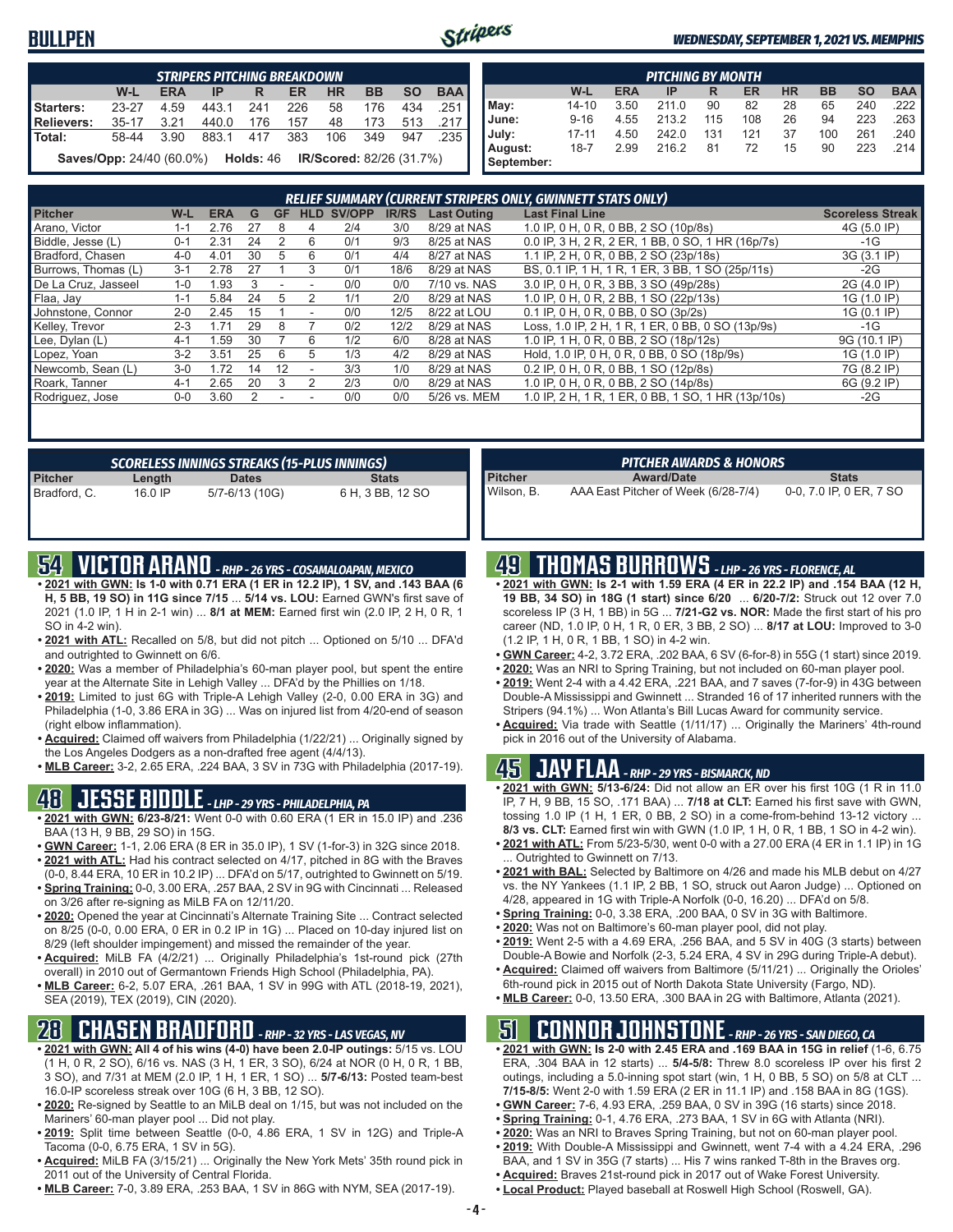### **BULLPEN**

## **43 TREVOR KELLEY** *- RHP - 27 YRS - PROVIDENCE, RI*

- **• 2021 with GWN: Is 2-1 with 0.60 ERA (2 R, 1 ER in 15.0 IP) and .143 BAA (7 H, 6 BB, 21 SO) over 15G since 7/11** ... **5/12-6/27:** Allowed runs in just 2 of 13G for a 1.72 ERA (3 ER in 15.2 IP, 13 H, 6 BB, 15 SO, .241 BAA) ... 7/11-8/25:
- **• Spring Training:** Did not pitch in Chicago Cubs' MLB camp ... Released on 4/23. **• 2020:** Pitched in 4G with Philadelphia, going 0-0 with a 10.80 ERA ... Outrighted on 8/14 and spent the rest of the season at the Phillies Alternate Site.
- **• 2019:** In 52G with Triple-A Pawtucket, went 5-5 with a 1.79 ERA, .216 BAA, and 12 SV ... Was an International League Midseason and Postseason All-Star and a *Baseball America* Triple-A All-Star ... Led IL in appearances and was T-1st in saves ... Made MLB debut on 7/2 at Toronto and logged 10G with Boston (0-3, 8.64 ERA).
- **• Acquired:** MiLB FA (4/28/21) ... Originally Boston's 36th-round pick in 2015 out of the University of North Carolina at Chapel Hill.
- **• MLB Career:** 0-3, 9.26 ERA, .347 BAA, 0 SV in 14G with BOS (2019), PHI (2020).

## **58 DYLAN LEE** *- LHP - 27 YRS - DINUBA, CA*

- **• 2021 with GWN: Is 2-1 with 0.00 ERA (1 R, 0 ER in 14.2 IP), 1 SV, and .140 BAA (7 H, 2 BB, 18 SO) in 13G since 7/18** ... **5/4 at CLT:** Earned the win in his Stripers' debut (2.0 IP, 1 H, 1 R, 0 ER, 0 BB, 3 SO in 10-9 win in 12 innings) ... **6/11 at MEM:** Recorded his first pro hit, a double (1-for-2, R) ... **5/26-7/9:** Had a 1.65 ERA (3 ER in 16.1 IP, 9 H, 2 BB, 12 SO) and .161 BAA over 12G ... **8/18 at LOU:** Earned his first save with the Stripers (1.0 IP, 0 H, 0 R, 0 BB, 1 SO in 4-1 win).
- **• Spring Training:** 0-0, 0.00 ERA, 0 SV in 2G with Miami ... Released on 3/29.
- **• 2020:** Was a non-roster invite to Marlins Spring Training, but was not on Miami's 60-man player pool ... Did not play.
- **• 2019:** Logged 45G between Double-A Jacksonville (0-3, 1.91 ERA, .176 BAA, 13 SV in 32G) and Triple-A New Orleans (1-3, 4.71 ERA, .329 BAA, 0 SV in 13G).
- **• Acquired:** MiLB FA (4/15/21) ... Originally Miami's 10th-round pick in 2016 out of Cal State Fresno.

# **55 YOAN LOPEZ** *- RHP - 28 YRS - NUEVA GERONA, CUBA*

- **• 2021 with GWN:** Has a pair of wins in extra innings, 6/9-G2 at MEM (1.0 IP, 1 H, 0 R in 3-1 win in 8 innings) and 6/18 vs. NAS (1.0 IP, 2 H, 1 R, 0 ER, 1 SO in 8-7 win in 10 innings) ... **7/18-8/21:** Went 1-0 with 0.82 ERA (1 ER in 11.0 IP) and .162 BAA (6 H, 4 BB, 13 SO) in 10G ... **8/11-G2 vs. DUR:** Tallied his first save with the Stripers (1.0 IP, H, 0 R, 3 BB, 2 SO), leaving bases loaded in 5-3 win.
- **• 2021 with ARI:** Began the season on Arizona's Opening Day roster ... In 2 stints, went 0-0 with a 6.57 ERA (9 ER in 12.1 IP) and 0 SV (0-for-3) in 13G ... DFA'd on 5/20, traded to Atlanta on 5/22 and optioned to Gwinnett.
- **• Spring Training:** 1-0, 4.91 ERA, .214 BAA, 0 SV in 8G with Arizona.
- **• 2020:** In 20G with Arizona, went 0-1 with a 5.95 ERA, .269 BAA, and 2 holds.
- **• 2019:** Set MLB career highs in G (70) and holds (21), going 2-7 with a 3.41 ERA, .232 BAA, and 1 SV (1-for-4) with the D-backs.
- **• Acquired:** Via trade with Arizona in exchange for CF Deivi Estrada (5/22/21) ... Originally signed by the D-backs as a NDFA out of Cuba (1/16/15).
- **• MLB Career:** 2-8, 4.25 ERA, .252 BAA, 1 SV in 113G with Arizona (2018-21).

# **34 SEAN NEWCOMB** *- LHP - 28 YRS - BROCKTON, MA*

- **• 2021 with GWN: Is 3-0 with 0.00 ERA (0 ER in 8.2 IP), 2 saves (2-for-2), and .103 BAA (3 H, 2 BB, 12 SO) in 7G since 8/6** ... Overall, is 3-for-3 in saves (0.00 ERA, 0 ER in 3.0 IP, 1 H, 0 BB, 5 SO in those outings) ... **5/6-7/3:** Struck out 8 over 3.0 scoreless IP (1 H, 1 BB) in 3G ... **7/16 at CLT:** Struck out the side in 9th for his first career save with GWN (1.0 IP, 0 H, 0 R, 1 HB) ... **8/6 vs. CLT:** Struck out 4 over 2.0 IP (2 H, 0 R) in 10th and 11th for the win in 4-3 victory ... **8/12 vs. DUR:** Finished off 6-hit shutout with 2nd save (1.0 IP, 1 H, 0 R) ... **8/25 at NAS:** Earned 2nd win in extra innings this year, pitching scoreless 9th and 10th (2.0 IP, 0 H, 0 R, 1 SO) in 5-4 win.
- **• GWN Career:** 8-4, 2.59 ERA, .199 BAA, 3 SV (3-for-3) in 29G (14GS) since 2017. **• 2021 with ATL:** In 26G in relief, is 2-0 with a 5.68 ERA, .250 BAA, and 1 SV ... Has
- been optioned to Gwinnett 3 times (5/5, 6/30, 7/31).
- **• 2020:** Made just 4 starts with the Braves (0-2, 11.20 ERA) ... Spent most of the year at the Alternate Training Site at Coolray Field.
- **• Acquired:** Via trade with the Los Angeles Angels in exchange for SS Andrelton Simmons (11/12/15) ... Originally the Angels' 1st-round pick (15th overall) in 2014 out of the University of Hartford (West Hartford, CT).
- **• MLB Career:** 24-23, 4.27 ERA, .243 BAA, 2 SV in 135G (57GS) with Atlanta (2017-21) ... In 6G during the 2018-19 Postseasons, went 1-0 with a 1.08 ERA.

# **57 TANNER ROARK** *- RHP - 34 YRS - WILMINGTON, IL*

- **• 2021 with GWN: Is 3-0 with 1.05 ERA (3 ER in 25.2 IP), 2 SV, and .163 BAA (14 H, 9 BB, 24 SO) in 14G (3 starts) since 7/4** ... **6/4-6/20:** Pitched 11.0 scoreless innings over 5G (8 H, 4 BB, 11 SO, .205 BAA) ... **7/13 at CLT:** Notched his first save since 2015 with WAS (2.0 IP, 3 H, 1 ER, 0 BB, 2 SO in 5-3 win).
- **• 2021 with ATL:** Contract selected on 6/24, but did not pitch before being optioned back to Gwinnett on 6/27.
- **• 2021 with TOR:** Was on Toronto's Opening Day roster, went 0-1 with a 6.43 ERA in 3G (1 start) ... Released by the Blue Jays on 5/3.
- **• Spring Training:** 2-1, 8.44 ERA, .295 BAA in 4 starts with Toronto.
- **• 2020:** Made 11 starts with the Blue Jays, going 2-3 with a 6.80 ERA and .309 BAA.
- **• 2019:** Went 10-10 with a 4.35 ERA and .275 BAA in 31 starts with CIN and OAK.
- **• Acquired:** MiLB FA (5/10/21) ... Originally Texas's 25th-round pick in 2008 out of the University of Illinois at Urbana-Champaign.
- **• MLB Career:** 76-68, 3.85 ERA, .254 BAA, 1 SV in 227G (184 starts) with WSH, CIN, OAK, TOR (2013-21) ... Pitched in 2014 and 2016 Postseasons with Nationals (0-1, 3.86 ERA in 3G, 1 start).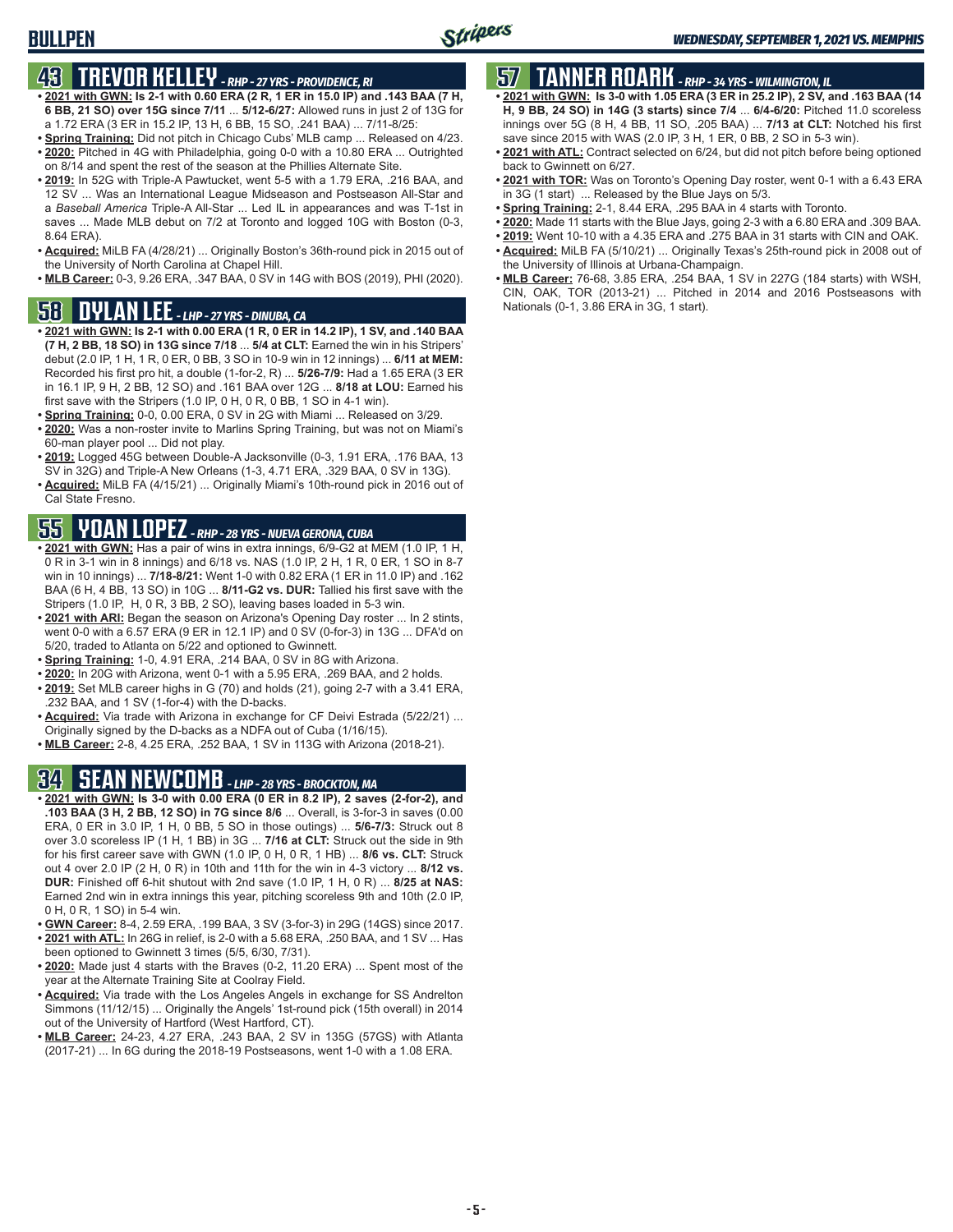| <b>OFFENSE</b> |                                                                      |                                                          | Stripers |  |  |  |  |                               | <b>WEDNESDAY, SEPTEMBER 1, 2021 VS. MEMPHIS</b> |
|----------------|----------------------------------------------------------------------|----------------------------------------------------------|----------|--|--|--|--|-------------------------------|-------------------------------------------------|
| TOTAL:         | 248, 134 HR, 756 OPS RISP:                                           | 268, 40 HR, 816 OPS RUNS/INNING: 1 2 3 4 5 6 7 8 9 X TOT |          |  |  |  |  |                               |                                                 |
| Vs. LHP:       | 250, 50 HR, .781 OPS RISP/20: 265, 19 HR, .814 OPS Stripers:         |                                                          |          |  |  |  |  |                               | 71 51 49 52 65 55 63 57 43 14 520               |
|                | Vs. RHP: 247, 84 HR, 744 OPS LOADED: 315, 8 HR, 1.005 OPS Opponents: |                                                          |          |  |  |  |  | 66 47 52 53 40 49 43 30 23 14 | 417                                             |

|                |                          |                |                |                          |                |                |                          | <b>HOME RUNS</b>       |                                                 |                          | <b>MULTI-GAMES</b>       |                |
|----------------|--------------------------|----------------|----------------|--------------------------|----------------|----------------|--------------------------|------------------------|-------------------------------------------------|--------------------------|--------------------------|----------------|
| Player         | 1 <sub>R</sub>           | 2R             | 3R             | <b>GS</b>                | Tot.           |                |                          | Off LH Off RH Team W-L | Last HR with Gwinnett (Regular Season)          | <b>Hit</b>               | <b>RBI</b>               | <b>HR</b>      |
| <b>Almonte</b> | 2                        |                |                | $\overline{A}$           | 3              |                | 2                        | $3-0$                  | 5/30/21 vs. MEM, 1R (RH Connor Jones)           | 8                        | 5                        |                |
| <b>A</b> rcia  | 12                       | 5              | $\sim$         | $\overline{a}$           | 17             |                | 10                       | $10 - 4$               | 8/17/21 at LOU, 1R (RH Hunter Greene)           | 21                       | 10                       | 2              |
| Brugman        |                          |                |                |                          |                |                |                          | $0 - 0$                |                                                 |                          | ٠                        |                |
| Camargo        | 5                        | 6              | $\overline{2}$ |                          | 13             | 5              | 8                        | $9 - 3$                | 8/20/21 at LOU, 2R (RH Riley O'Brien)           | 23                       | 12                       | 1              |
| Casteel        |                          | 4              |                |                          | 5              | 3              | 2                        | $3 - 2$                | 8/22/21 at LOU, 2R (LH Phillip Diehl)           | 6                        | $\overline{7}$           |                |
| Contreras      | 4                        | 3              | 4              |                          | 8              |                | $\overline{7}$           | $7 - 1$                | 7/29/21 at MEM, 2R (RH Angel Rondon)            | 9                        | $\overline{7}$           |                |
| d'Arnaud       | $\overline{\phantom{0}}$ |                |                |                          |                |                |                          | $0 - 0$                |                                                 |                          | ۰                        | ٠              |
| Demeritte      | 8                        | 3              |                | 3                        | 15             | 7              | 8                        | $13 - 2$               | 8/21/21 at LOU, 3R (LH Reiver Sanmartin)        | 13                       | 10                       |                |
| Ervin          | 3                        | $\overline{2}$ |                |                          | 6              | 4              | $\overline{2}$           | $4 - 2$                | 7/14/21 at CLT, 1R (LH Hunter Schryver)         | 7                        | $\overline{7}$           | $\sim$         |
| Goins          | 3                        | 2              |                |                          | 5              |                | 4                        | $4 - 1$                | 8/17/21 at LOU, 1R (RH Hunter Greene)           | 14                       | $\overline{7}$           | ۰              |
| Gore           |                          |                | ٠              |                          |                |                |                          | $0 - 0$                |                                                 | 3                        | ٠                        |                |
| Heredia        | $\sim$                   | ٠              | $\sim$         | $\overline{\phantom{a}}$ | ٠              |                | $\sim$                   | $0 - 0$                | ---                                             | ٠                        | $\overline{\phantom{a}}$ | $\sim$         |
| Inciarte       |                          |                |                |                          |                |                |                          | $0 - 0$                |                                                 | ٠                        | ٠                        |                |
| Jackson        | 4                        | 4              |                | $\overline{2}$           | 11             | 8              | 3                        | $5-2$                  | 7/28/21, 1R (LH Matthew Liberatore), 2nd of Gm. | 11                       | 10                       | 3              |
| Kazmar Jr.     | 5                        | $\overline{2}$ |                |                          | 8              | $\overline{2}$ | 6                        | $5-3$                  | 8/8/21-G1 vs. CLT, 1R (RH Ryan Burr)            | $\overline{7}$           | 6                        |                |
| Kipnis         | 3                        | $\overline{2}$ | 1              |                          | 6              |                | 6                        | $5 - 1$                | 8/20/21 at LOU, 1R (RH Riley O'Brien)           | 13                       | $\overline{7}$           |                |
| Lucroy         |                          | ۰              |                |                          | $\overline{2}$ |                | 2                        | $1 - 1$                | 6/10/21 at MEM, 3R (RH Grant Black)             | 4                        | 3                        | ٠              |
| Martinez       |                          |                |                |                          |                |                |                          | $0 - 0$                |                                                 | $\overline{2}$           | $\overline{ }$           |                |
| <b>Morales</b> |                          |                |                |                          | $\overline{2}$ |                |                          | $2 - 0$                | 8/20/21 at LOU, 1R (LH Phillip Diehl)           | $\overline{2}$           | $\overline{2}$           |                |
| Pache          | $\overline{ }$           |                |                |                          | 9              | 3              | 6                        | $6 - 2$                | 8/11/21-G2 vs. DUR, 1R (RH Chris Ellis)         | 16                       | 8                        | $\overline{A}$ |
| Rosario        | 2                        |                |                |                          | 4              |                | 4                        | $4 - 0$                | 8/26/21 at NAS, 1R (RH Josh Lindblom)           | $\overline{2}$           | 5                        |                |
| Sanchez        | 5                        | $\overline{2}$ |                |                          | 8              | 4              | 4                        | $5 - 2$                | 8/20/21 at LOU, 1R (LH Phillip Diehl)           | 11                       | 6                        |                |
| Snider         | $\overline{2}$           |                | 4              |                          | 4              |                | 4                        | $4 - 0$                | 8/21/21 at LOU, 3R (RH Tim Adleman)             | 3                        | 4                        |                |
| Unroe          | $\overline{\phantom{a}}$ |                | ۰              | ۰                        | ٠              |                | $\overline{\phantom{0}}$ | $0 - 0$                | 7/19/19 vs. ROC, 1R (RH Drew Hutchison)         | $\overline{\phantom{a}}$ | ۰                        | ۰              |
| <b>Waters</b>  | 4                        | $\overline{2}$ | $\overline{2}$ |                          | 8              | 4              | 4                        | $4 - 3$                | 7/24/21 vs. NOR. 1R (RH Eric Hanhold)           | 18                       | $\overline{7}$           |                |
| Total:         | 71                       | 39             | 16             | 8                        | 134            |                |                          |                        |                                                 |                          |                          |                |

| <b>HOME RUN VARIANTS</b>                                                                                      |               |                     |                                        |                | <b>PINCH HITTERS</b> |             |           |              |                |                |                 |
|---------------------------------------------------------------------------------------------------------------|---------------|---------------------|----------------------------------------|----------------|----------------------|-------------|-----------|--------------|----------------|----------------|-----------------|
| Back-to-Back Homers (4x):                                                                                     | Player        | AVG.                | <b>AB</b>                              | н              | 2B                   | 3B          | <b>HR</b> | R            | <b>RBI</b>     | <b>BB</b>      | <b>SO</b>       |
| Almonte (GS) / Snider, 5/7 at CLT (1st Inning)                                                                | Almonte       | 1.000               |                                        |                | $\Omega$             | 0           | 0         | $\Omega$     | 2              | $\Omega$       | 0               |
| Jackson (2R) / Contreras, 7/14 at CLT (1st Inning)                                                            | Arcia         | ---                 | $\Omega$                               | 0              | $\Omega$             | $\mathbf 0$ | 0         |              | $\mathbf 0$    | $\overline{ }$ | $\mathbf 0$     |
| Pache (1R) / Arcia, 8/11-G2 vs. DUR (1st Inning)                                                              | Camargo       | .000                | $\overline{1}$                         | $\Omega$       | $\Omega$             | $\Omega$    | 0         | $\Omega$     | $\Omega$       | $\Omega$       | $\mathbf 0$     |
| Camargo (2R) / Kipnis, 8/20 at LOU (3rd Inning)                                                               | Casteel       | .130                | 23                                     | 3              | $\mathbf{1}$         | $\Omega$    |           | 2            | 4              | $\Omega$       | 8               |
|                                                                                                               | Contreras     | .500                | 2                                      |                | $\Omega$             | $\Omega$    | 0         |              | $\mathbf 0$    | $\Omega$       | $\mathbf 0$     |
| Back-to-Back-to-Back Homers (1x):                                                                             | Demeritte     | .333                | 6                                      | $\overline{2}$ | 1                    | 0           |           | 3            |                | 3              | 3               |
| Arcia (2R) / Camargo / Demeritte, 5/8 at CLT (6th Inning)                                                     | Ervin         | .200                | 10                                     | $\overline{2}$ | $\Omega$             | $\mathbf 0$ |           | 3            | $\overline{4}$ | 4              | $\overline{4}$  |
|                                                                                                               | Goins         | .000                | $\overline{2}$                         | 0              | $\Omega$             | $\Omega$    | 0         | $\Omega$     | $\mathbf 0$    | $\Omega$       |                 |
| Pinch-Hit Homers (4x):                                                                                        | Gore          | .200                | 5                                      |                | $\Omega$             | $\Omega$    | $\Omega$  | $\Omega$     | 0              | 3              | 3               |
| Demeritte (1R), 5/12 vs. LOU (7th Inning)                                                                     | Jackson       | .000                |                                        | $\mathbf 0$    | $\Omega$             | $\Omega$    | 0         | $\Omega$     | $\mathbf 0$    | $\Omega$       |                 |
| Casteel (2R), 6/3 vs. JAX (7th Inning)                                                                        | Kazmar Jr.    | .000                | 9                                      | 0              | $\Omega$             | 0           | 0         | $\Omega$     | $\mathbf 0$    | $\Omega$       | 4               |
| Ervin (2R), 7/7 vs. NAS (6th Inning)<br>Snider (3R), 8/21 at LOU (8th Inning)                                 | Kipnis        | .000                |                                        | $\Omega$       | $\Omega$             | $\Omega$    | 0         | $\Omega$     | $\mathbf 0$    | $\Omega$       | $\mathbf 0$     |
|                                                                                                               | Lee, D.       | .000                | $\overline{1}$                         | $\Omega$       | $\Omega$             | $\Omega$    | $\Omega$  | $\Omega$     | $\mathbf 0$    | $\Omega$       |                 |
| Leadoff (Game) Homers (4x):                                                                                   | Lucrov        | .000                | 3                                      | $\Omega$       | $\Omega$             | $\Omega$    | 0         | 0            | $\mathbf 0$    |                | 0               |
| Waters (2x), 5/19 at NAS, 7/22 vs. NOR                                                                        | Morales       | .000                | $\overline{2}$                         | $\Omega$       | $\Omega$             | $\Omega$    | 0         | $\Omega$     | $\Omega$       | $\Omega$       | 0               |
| Arcia (1x), 7/3 at DUR                                                                                        | Pache         | .000                | $\overline{1}$                         | 0              | $\Omega$             | 0           | 0         | $\Omega$     | $\mathbf 0$    |                |                 |
| Pache (1x), 8/8-G2 vs. CLT                                                                                    | Sanchez       | .000                | 8                                      | $\Omega$       | $\Omega$             | $\Omega$    | 0         |              | $\Omega$       |                | 4               |
|                                                                                                               | Snider        | .167                | 18                                     | 3              | 1                    | $\Omega$    |           | 4            | $\overline{4}$ | 4              | 6               |
| Walk-Off Homers (1x):                                                                                         | Unroe         | .000                | $\overline{4}$                         | 0              | $\Omega$             | 0           | 0         | $\Omega$     | $\Omega$       | 0              |                 |
| Arcia (Solo), 5/16 vs. LOU (9th Inning)                                                                       | Totals:       | .133                | 98                                     | 13             | 3                    | 0           | 4         | 15           | 15             | 18             | $\overline{37}$ |
|                                                                                                               |               |                     |                                        |                |                      |             |           |              |                |                |                 |
| <b>STRIPERS BATTING BY MONTH</b>                                                                              |               |                     | <b>HITTING STREAKS (10-PLUS GAMES)</b> |                |                      |             |           |              |                |                |                 |
| <b>AVG</b><br><b>SB</b><br><b>SLG</b><br><b>OPS</b><br>G<br>2B<br>3B<br><b>HR</b><br><b>RBI</b><br><b>OBP</b> | <b>Player</b> | <b>Length/Dates</b> |                                        |                |                      |             |           | <b>Stats</b> |                |                |                 |

|            | <b>AVG</b> |    | 2B | 3B |    |        |    |               | HR RBI SB OBP SLG OPS                |
|------------|------------|----|----|----|----|--------|----|---------------|--------------------------------------|
| Mav:       | .254       | 24 | 43 |    | 36 | 138 24 |    |               |                                      |
| June:      | .227       | 25 | 36 | 3  | 21 |        |    | 88 23 308 357 | 811 .366 .445 .811<br>.308 .357 .665 |
| July:      | .271       | 28 | 52 |    | 47 | 161    | 23 |               | .352 .479 .831<br>.298 .401 .700     |
| August:    | .237       | 25 | 30 | 6  | 30 | 103    | 14 |               |                                      |
| September: |            |    |    |    |    |        |    |               |                                      |

|                     | <b>HITTER AWARDS &amp; HONORS</b>                                           |                                           |
|---------------------|-----------------------------------------------------------------------------|-------------------------------------------|
| Player              | <b>Award/Date</b>                                                           | <b>Stats</b>                              |
| Waters<br>Contreras | Sirius XM All-Star Futures Game (7/11)<br>AAA East Player of Week (7/13-18) | Game: 1-1, BB<br>.462, 3 2B, 3 HR, 12 RBI |

| <b>HITTING STREAKS (10-PLUS GAMES)</b> |                 |                                        |  |  |  |  |
|----------------------------------------|-----------------|----------------------------------------|--|--|--|--|
| Player                                 | Length/Dates    | <b>Stats</b>                           |  |  |  |  |
| Arcia                                  | 13G (5/4-5/18)  | .393 (22-56), 4 2B, 7 HR, 17 R, 12 RBI |  |  |  |  |
| Contreras                              | 13G (7/10-7/27) | .385 (20-52), 5 2B, 7 HR, 14 R, 20 RBI |  |  |  |  |
| Demeritte                              | 10G (6/2-7/21)  | .372 (16-43), 2 2B, 3 HR, 10 R, 8 RBI  |  |  |  |  |
|                                        |                 |                                        |  |  |  |  |

| Player  | <b>Length/Dates</b> | <b>Stats</b>                                 |
|---------|---------------------|----------------------------------------------|
| Camargo | 20G (7/22-8/14)     | .347 (26-75), 4 2B, 2 3B, 2 HR, 14 RBI, 6 BB |
| Camargo | 18G (6/18-7/8)      | .303 (20-66), 6 2B, 2 HR, 7 RBI, 7 BB        |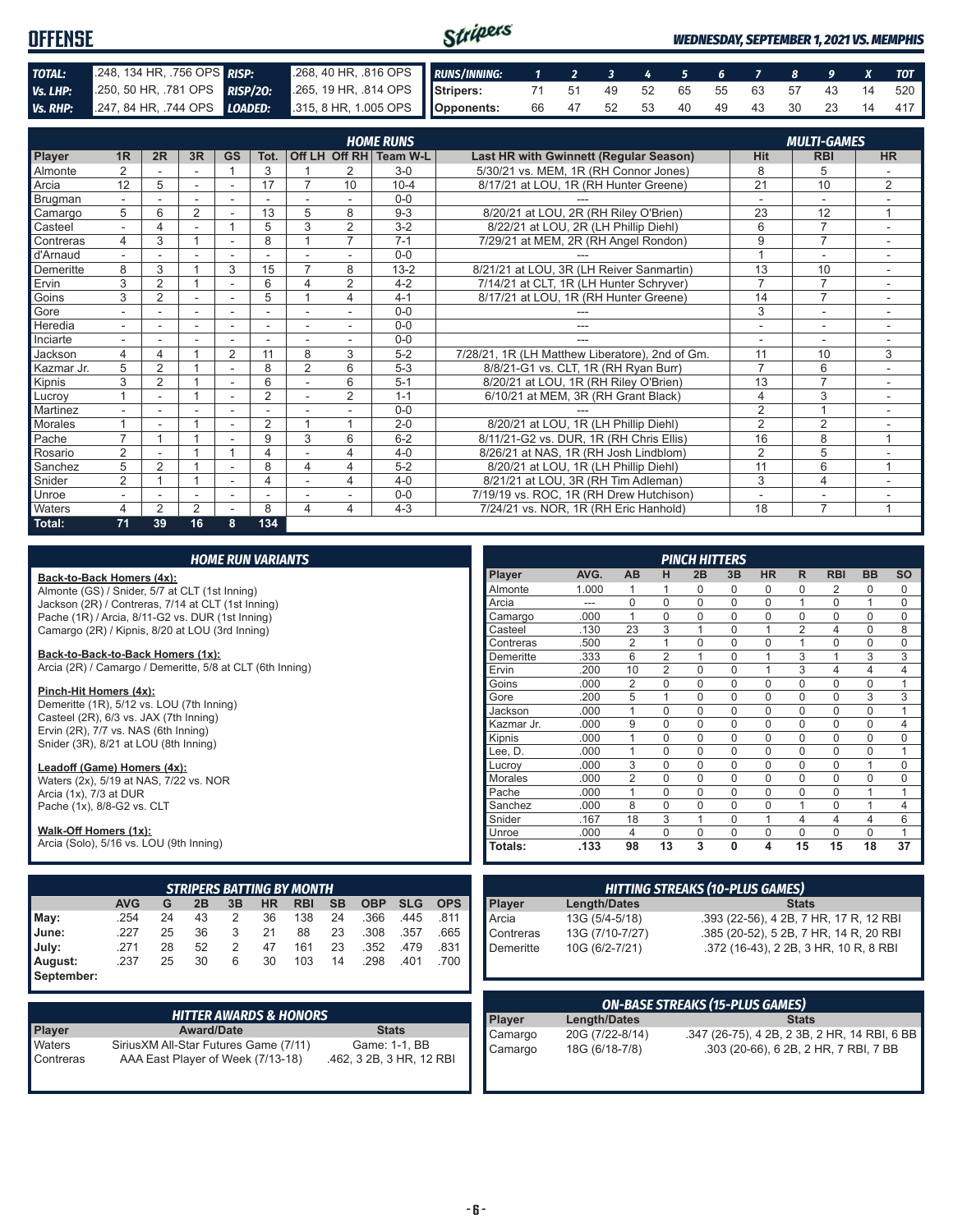# **BATTER BIOS**

# **17 JOHAN CAMARGO** *- INF - 27 YRS - PANAMA CITY, PANAMA*

*SEASON WITH GWN:*.304, 13 HR, 48 RBI, 0 SB, .886 OPS *HIT STREAK:* 2G (3-7)

- *8/29 at NAS:* 1-3, R, BB *ROAD TRIP:* .200 (8-40), 3 HR, 8 RBI **• Leaderboard:** Entering 9/1, ranks among Triple-A East top 10 in batting (3rd, .304), R (7th, 58), H (T-7th, 93), TB (T-7th, 155), and OBP (8th, .380).
- **• 2021 with GWN: 5/8 at CLT:** Notched first career multi-HR game (2-for-4, 2 HR, 2 RBI) ... **6/5 vs. JAX:** Started 5-4-3 triple play, GWN's first since 5/28/19 at TOL ... **6/18-7/8:** Posted 18G on-base streak (.303, 20-for-66, 6 2B, 2 HR, 9 R, 7 RBI, 7 BB) ... **7/18 at CLT:** Hit a 2-out, 2-run HR (#8) in 9th for a 12-11 lead (GWN had trailed 11-3) ... **7/30 at MEM:** Tallied season-high 4 RBI (2-for-4, 2B, HR #9) in 8-7 win ... **7/22-8/14:** Posted team-best 20G on-base streak (.347, 26-for-75, 4 2B, 2 3B, 2 HR, 14 R, 14 RBI, 6 BB, .924 OPS).
- **• Gwinnett Career:** Has hits in 103 of 137G (75.2%) since 2017, batting .321 (169 for-526, 34 2B, 4 3B, 22 HR, 91 R, 90 RBI, 1 SB, .912 OPS).
- **• 2021 with ATL:** In 6 stints with the Braves, batting .000 (0-for-16, 1 R) in 15G.
- **• 2020:** Made Braves' Opening Day roster and batted .200 (8 2B, 4 HR, 16 R, 9 RBI) in 35G ... Added to the NLCS roster in place of injured Adam Duvall prior to Game 2 and played in 4G (.250, 2-for-8, 1 2B, 1 RBI).
- **• Acquired:** NDFA (7/2/10) out of Panama City, Panama.
- **• MLB Career:** .257, 68 2B, 4 3B, 34 HR, 144 RBI, 2 SB in 364G with Atlanta (2017- 21) ... Played in 2018 and 2020 Postseasons (.087, 1 2B, 1 RBI in 8G).

### **9 RYAN CASTEEL** *- 1B/C - 30 YRS - CHATTANOOGA, TN*

*SEASON WITH GWN:*.239, 5 HR, 21 RBI, 0 SB, .748 OPS *HIT STREAK:* -1G (0-1) *8/29 at NAS:*PH, 0-1 *ROAD TRIP:* .250 (1-4), HR, 2 RBI

- **• 2021 with GWN: 5/15-5/18:** Had 6 RBI in 3G span, including 5/15 vs. LOU (1 for-2, GW 3-run 2B, 3 RBI) and 5/16 vs. LOU (1-for-3, HR, 2 RBI) ... **6/2 vs. JAX:** Notched pinch-hit 2-run double ... **6/3 vs. JAX:** Hit pinch-hit 2-run HR (#2) ... **6/24 at NOR:** Crushed game-winning grand slam (#3) in 6-2 victory (1-for-4, 4 RBI), his 2nd career slam (first since 7/20/13 with Adv-A Modesto) ... **8/8-G2 vs. CLT:** Homered for the first time since 6/24 (#4), a decisive 2-run shot in 8-2 victory.
- **• 2020:** Was not on the Braves' 60-man player pool ... Did not play.
- **• 2019:** Played 118G with Double-A Mississippi, batting .263 (21 2B, 2 3B, 21 HR, 73 RBI, .811 OPS) ... Ranked 2nd in the Southern League in homers and RBI, 3rd in slugging (.477) ... Was his 2nd career 20-homer season (hit 22 in 2013).
- **• Acquired:** MiLB FA (3/14/21) ... Originally Colorado's 17th-round pick in 2010 out of Cleveland State Community College (Cleveland, TN).

# **24 WILLIAM CONTRERAS** *- C - 23 YRS - PUERTO CABELLO, VZ*

*SEASON WITH GWN:*.305, 8 HR, 28 RBI, 0 SB, .928 OPS *HIT STREAK:* -1G (0-2)

*8/29 at NAS:* 0-2, 2 BB *ROAD TRIP:* .143 (3-21), 2B, RBI

- **• 2021 with GWN: 7/13-7/18:** Named Triple-A East Player of the Week (.462, 12 for-26, 3 2B, 3 HR, 7 R, 12 RBI, 1.440 OPS) ... **7/10-7/27:** Posted a 13G hitting streak, tied for GWN's longest this year (.385, 20-for-52, 5 2B, 7 HR, 14 R, 20 RBI, 1.333 OPS) ... **7/8-7/31:** In his first 19 Triple-A games, ranked among Triple-A East top 5 in RBI (1st, 23), HR (T-1st, 8), SLG (2nd, .757), TB (3rd, 53), XBH (T-3rd, 13), OPS (4th, 1.152), and R (T-5th, 17) ... **8/25 at NAS:** Delivered game-winning RBI single in 10th for 5-4 win (2-for-4, R, RBI).
- **• 2021 with ATL:** In 2 stints (5/2-7/7, 8/21-8/23), batting .196 (29-for-148, 3 2B, 1 3B, 7 HR, 16 R, 21 RBI, .649 OPS) in 46G.
- **• 2020:** Spent most of the year at the Alternate Training Site at Coolray Field ... Recalled by Atlanta for MLB debut on 7/24 ... Hit .400 (4-for-10, 1 2B, 1 RBI) in 4G.
- **• Bloodlines:** Older brother is Chicago Cubs' C Willson Contreras.
- **• Acquired:** NDFA (2/1/15) out of Puerto Cabello, Venezuela.

**• MLB Career:** .209, 4 2B, 1 3B, 7 HR, 22 RBI, 0 SB in 50G with Atlanta (2020-21).

#### **12 TRAVIS DEMERITTE** *- OF - 26 YRS - NEW YORK, NY SEASON WITH GWN:*.299, 15 HR, 42 RBI, 6 SB, 1.000 OPS *HIT STREAK:* -1G (0-4)

- *8/29 at NAS:*DNP *ROAD TRIP:* .320 (8-25), HR, 4 RBI, SB **• 2021 with GWN: Since coming off the IL on 7/13, batting .292 (31-for-106, 2 2B, 9 HR, 22 R, 27 RBI, 5 SB, .930 OPS) in 30G** ... **5/4 at CLT:** Tallied 5 RBI (3-for-6, HR) to set GWN Opening Night record ... **6/2-7/21:** Posted 10G hitting streak (.372, 16-for-43, 2 2B, 3 HR, 10 R, 8 RBI, 1.041 OPS) ... **6/10-7/10:** Was on the Injured List ... **7/17-7/25:** Hit 3 grand slams in 7G span (7/17 at CLT, 7/23 vs. NOR, 7/25 vs. NOR), raising his career total to 6 (4 with GWN) ... **7/18 at CLT:** Notched season-high 4 hits (4-for-5, 3 R, 2 RBI, SB) ... **7/27 at MEM:** Homered for 3rd straight game, GW solo blast (#12) in 1-0 win ... **8/21 at LOU:** Matched a season high with 4 hits (4-for-4, 3-run HR, 2 R, 4 RBI).
- **• Gwinnett Career:** In 153G since 2019, batting .291 (152-for-523, 39 2B, 2 3B, 35 HR, 108 R, 115 RBI, 10 SB, .964 OPS) with the Stripers.
- **• 2020:** Hit .172 with 1 2B, 4 RBI in 18G with Detroit ... DFA'd on 2/5/21.
- **• 2019:** Made his Triple-A debut with Gwinnett and was an IL All-Star (.286, 20 HR, 73 RBI, .944 OPS in 96G) ... Has 1 of the 9 20-HR seasons in GWN history Traded to Detroit on 7/31, made his MLB debut (.225, 3 HR, 10 RBI in 48G).
- **• Acquired:** Off Waivers from Detroit (2/12/21) ... Originally Texas' 1st-round pick (30th overall) in 2013 out of Winder-Barrow High School (Winder, GA).
- **• MLB Career:** .217, 8 2B, 2 3B, 3 HR, 14 RBI, 3 SB with Detroit (2019-20).

#### **18 PHILLIP ERVIN** *- OF - 29 YRS - MOBILE, AL SEASON WITH GWN:*.196, 6 HR, 25 RBI, 11 SB, .633 OPS *HIT STREAK:* -1G (0-2)

*8/29 at NAS:*DNP *ROAD TRIP:* .143 (1-7), RBI

- **• 2021 with GWN: 6/2 vs. JAX:** Hit decisive 3-run HR (#1) and tallied season-high 4 RBI (1-for-4, R) ... **6/13 at MEM:** Belted game-tying 2-run HR (#2) with 2 outs in the 9th of an eventual 7-6 loss (1-for-3, 1 R, 2 RBI) ... **7/7 vs. NAS:** Clubbed game-tying 2-run pinch-hit HR (#5, 1-for-1, 2 RBI) ... **8/1 at MEM:** Lined GWRBI single with 2 outs in 9th inning in 4-2 win (1-for-2, RBI).
- **• 2020:** Between Cincinnati and Seattle, hit .149 with 3 2B, 4 RBI, 1 SB in 37G ... DFA'd by the Reds (8/28), Mariners (12/16), and Chicago Cubs (2/20/21).
- **• Acquired:** Off waivers from the Chicago Cubs (2/22/21) ... Originally Cincinnati's 1st-round pick (27th overall) in 2013 out of Samford University (Homewood, AL).
- **• MLB Career:** .247, 26 2B, 8 3B, 17 HR, 68 RBI, 15 SB in 237G with CIN, SEA (2017-20) ... Talled 7 of his 8 career triples in 2019 (ranked 7th in NL).

# **8 RYAN GOINS** *- INF - 33 YRS - TEMPLE, TX*

*SEASON WITH GWN:*.241, 5 HR, 31 RBI, 2 SB, .669 OPS *HIT STREAK:* 1G (2-3) *8/29 at NAS:*2-3 *ROAD TRIP:* .103 (3-29), HR, RBI

- **• 2021 with GWN: 5/4 at CLT:** Hit Gwinnett's first HR of the season (solo, 2-for-5, RBI) ... **5/12 vs. LOU:** Set season highs for hits (3-for-4) and RBI (3) ... **6/18-6/29:** Posted season-best 8G hitting streak (.400, 10-for-25, 1 2B, 3 R, 6 RBI) ... **7/4 at DUR:** Homered for the first time since Opening Night (2-run, #2, 1-for-4, 2 RBI) ... **8/13 vs. DUR:** Clubbed 2-run HR (#4) in 8th inning for decisive runs in 6-4 victory (2-for-4, 2 R, 2 RBI) ... **8/6-8/17:** In his first 8G since returning from the Olympics, hit .304 (7-for-23, 3 HR, 5 R, 6 RBI, .987 OPS).
- **• Tokyo Olympics:** Was on GWN's Temporary Inactive List while playing for Mexico in this year's Olympics ... Hit .250 (1-for-4, R, RBI) in 2G (MEX went 0-3).
- **• Triple-A Career:** Has played for BUF (2013-16), LHV (2018), CLT (2019), and GWN (2021) ... Was teammates with MGR Matt Tuiasosopo in 2014 with BUF.
- **• 2020:** Played in 14G with the Chicago White Sox, batting .000 (0-for-9, 4 R) ... Spent most of the year at the Alternate Training Site in Schaumburg, IL.
- **• Acquired:** MiLB FA (2/25/21) ... Originally Toronto's 4th-round pick in 2009 out of Dallas Baptist University (Dallas, TX).
- **• MLB Career:** .228, 71 2B, 12 3B, 22 HR, 158 RBI in 555G with TOR, KC, CWS (2013-20) ... Played for TOR in 2015-16 Postseasons (.146, 1 HR, 5 RBI in 14G).

# **5 TERRANCE GORE** *- OF - 30 YRS - MACON, GA*

*SEASON WITH GWN:*.250, 0 HR, 1 RBI, 16 SB, .785 OPS *HIT STREAK:* -2G (0-5) *8/29 at NAS:*0-3, R, SB, BB *ROAD TRIP:* .000 (0-4), 2 SB

- **• 2021 with GWN:** Is 16-for-19 (84.2%) in stolen base attempts, including a pair of 2-steal games (5/18 at NAS, 6/18 vs. NAS) ... **6/9-G2 at MEM:** Stole 3rd and scored winning run in 8th inning of 3-1 victory ... **7/10 vs. NAS:** Notched seasonhigh 3 hits (3-for-3, 2B, R).
- **• 2020:** Logged 2G in his lone season with the Los Angeles Dodgers (0 PA).
- **• Acquired:** MiLB FA (2/18/21) ... Originally Kansas City's 20th-round pick in 2011 out of Gulf Coast Community College (Panama City, FL).
- **• MLB Career:** .224, 2 2B, 1 3B, 0 HR, 1 RBI, 40 SB in 102G with KC, CHC, LAD (2014-20) ... Played in the Postseason with KC (2014-15) and CHC (2018), going 0-for-2 with 3 R, 5 SB ... Won World Series with the Royals in 2015.

# **4 SEAN KAZMAR JR.** *- INF - 37 YRS - VALDOSTA, GA*

*SEASON WITH GWN:*.226, 8 HR, 24 RBI, 3 SB, .664 OPS *HIT STREAK:* 3G (3-11) *8/29 at NAS:*DNP *ROAD TRIP:* .333 (7-21), 2 2B

- **• Hits Record: On 7/31 at MEM, passed Larry Whisenton (657) for the Atlanta Braves Triple-A career hits record with his 658th (single, 1-for-4)**.
- **• Gwinnett Career:** Batting .265 (668-for-2522, 136 2B, 12 3B, 45 HR, 305 R, 294 RBI, 26 SB) in 736G over 8 seasons ... Leads in career G, AB, H, TB (963), 2B, R, RBI ... Ranks 2nd in career 3B (12) ... Ranks 3rd in career HR (45).
- **• 2021 with GWN: 5/25 vs. MEM:** Lined a walk-off single in the 9th for a 2-1 win, his first career walk-off RBI with GWN ... **7/8-G1 vs. NAS:** Passed Joey Terdoslavich for 3rd on GWN career HR list (#42, 1-for-3, 2 RBI) ... **7/22 vs. NOR:** Passed Damon Hollins for 2nd on ATL Triple-A hits list (#649, 2-for-3, HR, 2 RBI) ... **7/28 at MEM:** Notched his 999th and 1,000th career Triple-A hits (2-for-5, R).
- **• 2021 with ATL:** Contract selected on 4/17, has spent 2 stints with Atlanta (4/17- 4/23, 5/4-5/7), going 0-for-2 ... Pinch hit on 4/17 at the Chicago Cubs, marking his first MLB appearance in 4,589 days since 9/23/08 with San Diego ... The last player with a bigger gap between MLB appearances was Ralph Winegarner (13 years, 14 days between 6/23/36 with CLE and 7/7/49 with STL).
- **• Acquired:** MiLB FA (12/7/20) ... Originally San Diego's 5th-round pick in 2004 out of the College of Southern Nevada.
- **• MLB Career:** .195, 1 2B, 0 3B, 0 HR, 2 RBI in 22G with SD (2008), ATL (2021).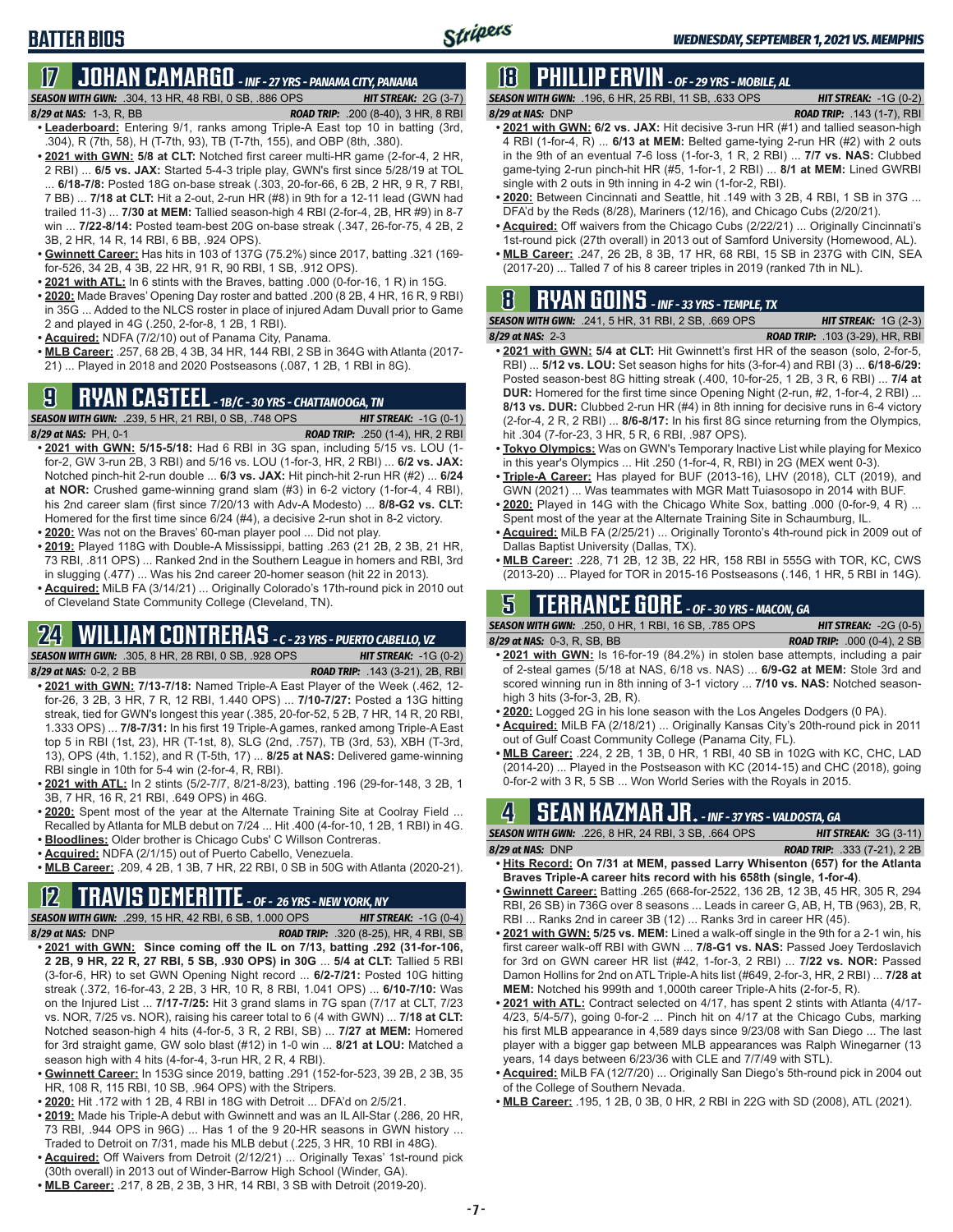**22 JASON KIPNIS** *- INF - 34 YRS - NORTHBROOK, IL SEASON WITH GWN:*.266, 6 HR, 21 RBI, 1 SB, .808 OPS *HIT STREAK:* 1G (1-4)

**BATTER BIOS**

- *8/29 at NAS:*1-4, RBI *ROAD TRIP:* .296 (8-27), 2B, HR, 2 RBI, SB **• 2021 with GWN: 5/28 vs. MEM:** Belted decisive 3-run HR (#1, 2-for-3, 3 RBI) ... **6/16 at NAS:** Hit game-winning HR (#2), a 2-run shot (2-for-4,, 2 RBI) ... **7/6-7/16:** Had 5 multi-hit efforts in 9G, batting .350 (14-for-40, 3 2B, 1 3B, 2 HR, 8 R, 10 RBI, .991 OPS) ... **7/14 at CLT:** Fell triple shy of the cycle (3-for-5, 2B, HR, 3 R, 2 RBI).
- **• 2020:** In his lone season with the Chicago Cubs, hit .237 (8 2B, 1 3B, 3 HR, 16 RBI, 1 SB) in 44G ... Played in 2G during the Postseason (0-for-3, 1 BB, 1 SO) ... Elected Free Agency on 10/28.
- **• Acquired:** MiLB FA (3/29/21) ... Originally Cleveland's 2nd-round pick in 2009 out of Arizona State University (Tempe, AZ).
- **• MLB Career:** .260, 260 2B, 24 3B, 126 HR, 545 RBI, 136 SB in 1,165G with CLE, CHC (2011-20) ... Was 2-time AL All-Star with the Indians (2013, 2015) ... Hit .192 (3 2B, 1 3B, 4 HR, 9 RBI) in 26G during the Postseason with CLE (2013, 2016-18) and CHC (2020).

# **20 JONATHAN MORALES** *- C - 26 YRS - ARROYO, PUERTO RICO*

*SEASON WITH GWN:*.162, 2 HR, 11 RBI, 0 SB, .420 OPS *HIT STREAK:* -1G (0-3) *8/29 at NAS:*DNP *ROAD TRIP:* .333 (6-18), 2 2B, HR, 3 RBI

- **• 2021 with GWN: 5/7 at CLT:** Tied his single-game career high with 5 RBI, going 2-for-6 with a 3-run HR (#1) in the 9th ... **8/6 vs. CLT:** Hit a 2-out walk-off single in 11th inning for 4-3 win (2nd career walk-off with GWN, last on 7/21/18 vs. PAW) 8/20 at LOU: Went 4-for-4 (2B, HR, 2 R, 3 RBI), his most hits in a game since 8/13/16 with Class-A Rome at Hickory (career-best 5-for-5).
- **• 2020:** Spent entire year at Braves Alternate Training Site in Gwinnett (no MLB debut) ... Played for Caguas of the Puerto Rican Winter League (.394, 3 HR, 9 RBI in 13G), earning PWL Postseason All-Star honors.
- **• 2019:** Hit .240 (13 2B, 2 HR, 27 R, 25 RBI) in 80G between Double-A Mississippi and Gwinnett ... Logged 1 game during the IL Playoffs (0-for-1, BB).
- **• Acquired:** Braves' 25th-round pick in 2015 out of Miami-Dade CC.

#### **15 CRISTIAN PACHE** *- OF - 22 YRS - SANTO DOMINGO CENTRO, D.R.*

*SEASON WITH GWN:*.261, 9 HR, 33 RBI, 7 SB, .766 OPS *HIT STREAK:* 2G (3-8) *8/29 at NAS:* 1-5 *ROAD TRIP:* .278 (10-36), 2 2B, 2 RBI, SB

- **• MLB.com Prospect Ranks:** #1 (Braves Top 30), #40 (Top 100). **• 2021 with GWN: Ranks 11th in Triple-A East in batting since 8/1, hitting .320 (24-for-75, 6 2B, 3 HR, 12 R, 11 RBI, 3 SB, .906 OPS) in 20G** ... **5/29- 6/1:** Assigned to rehab (right hamstring inflammation), played 1G before being activated/optioned on 6/2 ... **6/5 vs. JAX:** Went 3-for-6 with 2 doubles, including game-tying 2-run double in 9th ... **6/10 at MEM:** Tallied first career multi-HR game (3-for-5, 2 HR, 3 R, 4 RBI) ... **6/30 at DUR:** Notched last-at-bat GWRBI single in 9th for 2-1 win (2-for-3, 2B, RBI) ... **7/21 vs. NOR:** Homered in both games of a DH (#3-4, 2-for-6, 2 R, 2 RBI) ... **7/8-7/28:** Hit .286 (18-for-63, 1 2B, 4 HR, 16 R, 11 RBI, 3 SB, .858 OPS) in 17G ... **8/11 vs. DUR:** Went 4-for-6 with 5 RBI in a DH sweep, tallying 2 HR (#8-9) and delivering 2-out walk-off single in G1 (won 4-3).
- **• 2021 with ATL:** On Atlanta's Opening Day roster for the first time ... Hit .111 (3 2B, 1 HR, 6 R, 4 RBI) in 22G ... Placed on IL twice, on 4/14 and 5/14.
- **• 2020:** Spent most of the year at the Alternate Training Site ... Made his MLB debut on 8/21 vs. Philadelphia (1-for-4) ... Played just 2G during regular season (.250) ... Also made MLB Postseason debut (.182, 1 2B, 1 HR, 4 R, 4 RBI in 12G).
- **• 2019:** Between Mississippi (104G) and Gwinnett (26G), hit .277 (36 2B, 9 3B, 12 HR, 63 R, 61 RBI, 8 SB, .802 OPS) in 130G ... Named a Southern League Postseason All-Star and MLB All-Star Futures Game participant.
- **• Acquired:** NDFA (7/4/15) out of Santo Domingo Centro, D.R.
- **• MLB Career:** .119, 3 2B, 0 3B, 1 HR, 4 RBI, 0 SB in 24G with Atlanta (2020-21).

# **2 YOLMER SANCHEZ** *- INF - 29 YRS - MARACAY, VENEZUELA*

*SEASON WITH GWN:*.214, 8 HR, 28 RBI, 4 SB, .653 OPS *HIT STREAK:* -2G (0-4)

- *8/29 at NAS:*PH, 0-1 *ROAD TRIP:* .308 (8-26), 2B, 3B, HR, 3 RBI **• 2021 with GWN: Batting .278 (25-for-90, 1 2B, 1 3B, 7 HR, 15 R, 15 RBI, .878 OPS) in 28G since 7/22** ... **5/7 at CLT:** Went 3-for-5 (3 R, 3 RBI) with GWN's first triple of the year ... **6/9-G2 at MEM:** Stole home as part of a double-steal with Drew Waters, scored tying run in 3-1 win (1-for-2, R, SB) ... **7/30 at MEM:** Recorded 2nd career multi-HR game (1st since 5/2/15, CLT vs. SWB), hitting 2 solo shots (#4-5) including GW blast in 8th for 8-7 win (2-for-3, 3 R, 2 RBI) ... **8/26 at NAS:** Fell a homer shy of the cycle (3-for-4, 2B, 3B, RBI) in 2-1 win.
- **• 2020:** Played 11G with the Chicago White Sox, batting .313 (3 2B, 1 HR, 1 RBI, 1.164 OPS) ... Made his MLB Postseason debut in the ALWCS (1G, no at-bat).
- **• Acquired:** MiLB FA (3/31/21) ... Originally a NDFA with Chi. White Sox (5/29/09).
- **• MLB Career:** .245, 113 2B, 24 3B, 32 HR, 215 RBI, 30 SB in 657G with the Chi. White Sox (2014-20) ... Won an AL Gold Glove in 2019 (.987 FPCT at 2B).

# **26 TRAVIS SNIDER** *- OF/INF - 33 YRS - KIRKLAND, WA*

*SEASON WITH GWN:*.177, 4 HR, 14 RBI, 2 SB, .626 OPS *HIT STREAK:* -2G (0-4)

*8/29 at NAS:* PH, 0-1 *ROAD TRIP:* .182 (2-11), 2B, HR, 4 RBI

- **• 2021 with GWN: 6/18 vs. NAS:** Homered (#2) as part of 6-run comeback in 8-7 win (1-for-3, 2 RBI) ... **7/15 at CLT:** Blasted go-ahead 2-run HR (#3) in 8th of 11-10 win (1-for-4, 2 RBI) ... **7/31 at MEM:** Delivered GW 2-run double in 2-1 win (1-for-4, 2 RBI) ... **8/21 at LOU:** Belted pinch-hit 3-run HR (#4).
- **• 2020:** Signed by Miami on 7/24 and reported to the Marlins' Alternate Training Site in Jupiter, FL, but was released on 8/27 and did not reach the Majors.
- **• 2019:** Played for Triple-A Reno in Arizona's system (.294, 22 2B, 4 3B, 11 HR, 41 RBI, 3 SB, .899 OPS in 93G).
- **• Acquired:** MiLB FA (2/26/21) ... Originally Toronto's 1st-round pick (14th overall) in 2006 out of Henry M. Jackson High School (Mill Creek, WA).
- **• MLB Career:** .244, 100 2B, 7 3B, 54 HR, 212 RBI, 22 SB in 630G with TOR, PIT, BAL (2008-15) ... Played for PIT in Postseason from 2013-15 (1-for-4 in 3G).

## **11 Drew WATERS** *- OF - 22 YRS - ATLANTA, GA*

| <b>SEASON WITH GWN:</b> .238. 8 HR. 31 RBI. 22 SB. .717 OPS | <b>HIT STREAK:</b> $1G(1-3)$                 |  |
|-------------------------------------------------------------|----------------------------------------------|--|
| 8/29 at NAS: 1-3, RBI, SB                                   | <b>ROAD TRIP:</b> $.094$ (3-32), 3 RBI, 2 SB |  |

- **• Leaderboard:** Entering 9/1, ranks among Triple-A East top 10 in SB (T-5th, 22) and R (T-10th, 54).
- **• MLB.com Prospect Ranks:** #3 (Braves Top 30), #83 (Top 100 Prospects).
- **• 2021 with GWN: 5/15-6/10:** Hit .316 (25-for-79, 4 2B, 3 HR, 16 R, 9 RBI, 6 SB, .906 OPS) in 21G ... **5/18 at NAS:** Recorded first career multi-HR game (3-for-5, 2 HR, 3 RBI) and became the first GWN player to homer from both sides of the plate since Mel Rojas Jr. (7/7/16 at CLT) ... **5/19 at NAS:** Fell a triple shy of the cycle in first 4-hit game at Triple-A (4-for-5, 2B, HR, 2 R, 2 RBI, 2 SB) ... **6/9-G2 at MEM:** Lined RBI single in 8th (2-for-3, R, RBI) for last-at-bat 3-1 win ... **7/2-7/18:** Posted 13G on-base streak (.357, 20-for-56, 8 2B, 1 3B, 2 HR, 14 R, 10 RBI, 4 SB) ... **7/1-7/31:** Led Triple-A East in XBH with 17, batting .301 (31-for-103, 11 2B, 1 3B, 5 HR, 23 R, 17 RBI, 5 SB, .924 OPS) in 24G.
- **• Futures Game:** Played for the NL Team in the 2021 SiriusXM All-Star Futures Game on 7/11 at Coors Field (1-for-1, BB) ... Was the 7th active Gwinnett player selected to the game (1st since RHP Touki Toussaint in 2018).
- **• 2020:** Spent entire year at Braves Alternate Site in Gwinnett (no MLB debut).
- **• 2019:** Hit .309 (40 2B, 9 3B, 7 HR, 80 R, 52 RBI, 16 SB) in 134G with Double-A Mississippi and Gwinnett ... Won Southern League Batting Title (.319, best in MIS history) and Most Valuable Player (1st in MIS history) ... Ranked among MiLB top 5 in doubles (T-3rd, 40) and hits (5th, 163).
- **• Acquired:** Braves' 2nd-round pick in 2017 out of Etowah High School (Woodstock, GA) ... Named Gatorade Georgia Baseball Player of the Year in 2017.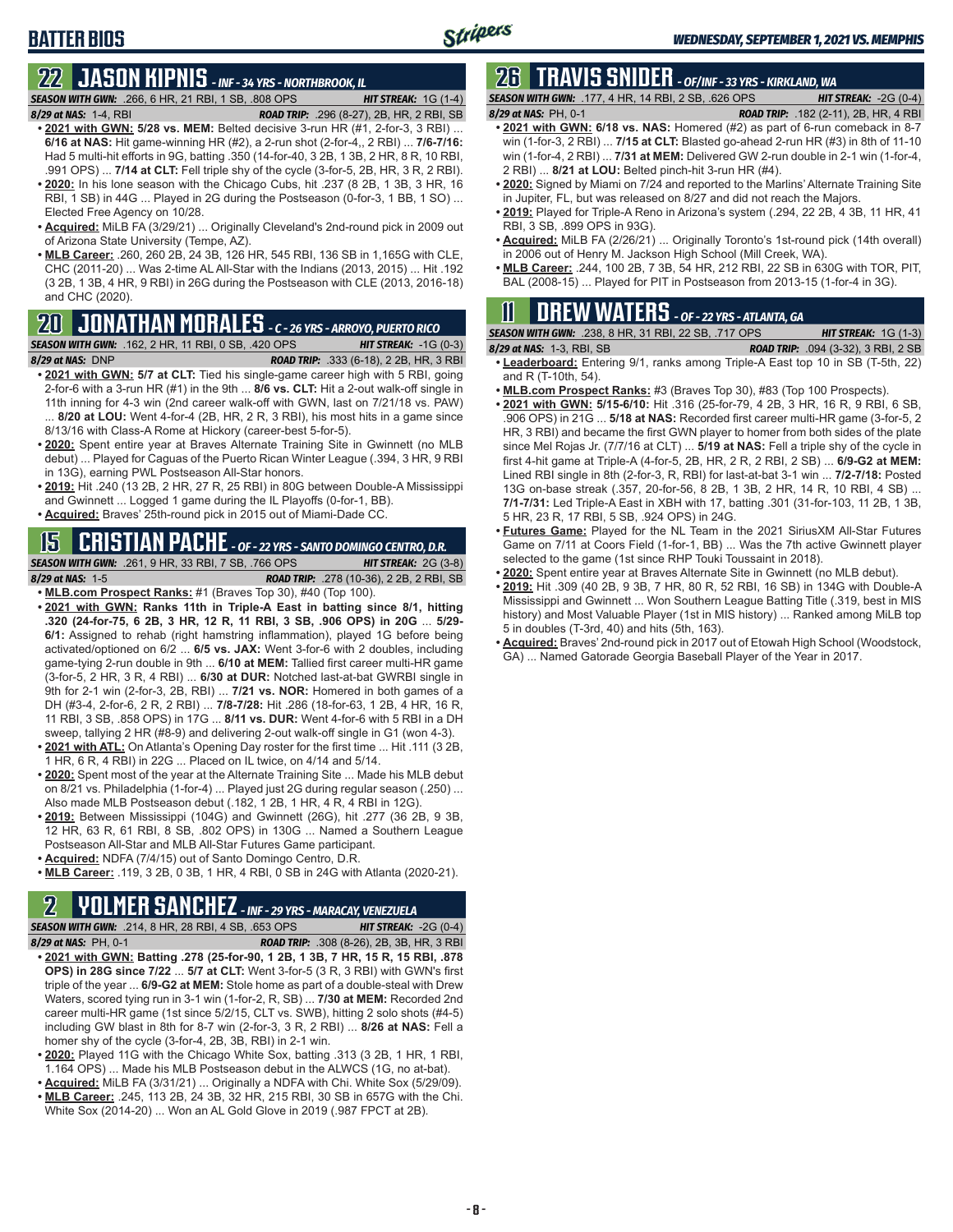### **SEASON SUMMARY**



### **TEAM HIGHS & LOWS**

| <b>OFFENSE:</b>  |                                                                  |
|------------------|------------------------------------------------------------------|
|                  |                                                                  |
|                  |                                                                  |
|                  |                                                                  |
|                  |                                                                  |
|                  |                                                                  |
|                  |                                                                  |
|                  |                                                                  |
|                  |                                                                  |
|                  |                                                                  |
|                  |                                                                  |
|                  |                                                                  |
|                  |                                                                  |
|                  |                                                                  |
|                  |                                                                  |
|                  |                                                                  |
|                  |                                                                  |
|                  |                                                                  |
|                  |                                                                  |
| <b>PITCHING:</b> |                                                                  |
|                  |                                                                  |
|                  |                                                                  |
|                  |                                                                  |
|                  |                                                                  |
|                  |                                                                  |
|                  |                                                                  |
|                  |                                                                  |
|                  |                                                                  |
|                  |                                                                  |
|                  |                                                                  |
| <b>DEFENSE:</b>  |                                                                  |
|                  | Most Double Plays Turned, Game  3 (6x, last: 8/21 at Louisville) |
|                  |                                                                  |
|                  |                                                                  |

#### **TEAM MISCELLANEOUS**

Most Caught Stealing, Game .............................................. 2 (8/8-G1 vs. Charlotte)

| Largest Blown Lead (Loss) 3 Runs (4x, last: 8/6 vs. Charlotte, 5-2, 6-10) |
|---------------------------------------------------------------------------|
|                                                                           |
|                                                                           |
|                                                                           |
|                                                                           |
|                                                                           |
|                                                                           |
|                                                                           |
|                                                                           |
|                                                                           |

#### **INDIVIDUAL HIGHS & LOWS**

| <b>HITTING (GAME):</b> |  |
|------------------------|--|
|                        |  |
|                        |  |
|                        |  |
|                        |  |
|                        |  |
|                        |  |
|                        |  |
|                        |  |
|                        |  |
|                        |  |
|                        |  |
|                        |  |
|                        |  |
|                        |  |

#### **PITCHING (GAME):**

| None |
|------|
|      |
|      |

#### **DEFENSE (GAME):**

### **STREAKS**

#### **OFFENSIVE (LONGEST IN 2021 ONLY):**

#### **PITCHING (LONGEST IN 2021 ONLY):**

| Consecutive Starts with Win3 Starts (2x, last: K. Wright, 8/13-Current) |
|-------------------------------------------------------------------------|
|                                                                         |
|                                                                         |
|                                                                         |
|                                                                         |
|                                                                         |

### **LAST TIME IT HAPPENED (GWINNETT REGULAR-SEASON HISTORY)**

#### **INDIVIDUAL OFFENSE:**

|                                                               | Homers, Both Sides of Plate ………………………… Drew Waters (5/18/21 at Nashville)  |
|---------------------------------------------------------------|----------------------------------------------------------------------------|
|                                                               |                                                                            |
|                                                               |                                                                            |
|                                                               | Back-to-Back-to-Back Homers  Arcia/Camargo/Demeritte (5/8/21 at Charlotte) |
|                                                               |                                                                            |
|                                                               |                                                                            |
|                                                               |                                                                            |
|                                                               |                                                                            |
|                                                               |                                                                            |
|                                                               |                                                                            |
|                                                               |                                                                            |
|                                                               |                                                                            |
|                                                               |                                                                            |
|                                                               |                                                                            |
|                                                               |                                                                            |
| <b>INDIVIDUAL PITCHING:</b><br><b>Q O-Inning Perfect Game</b> | Never                                                                      |
|                                                               |                                                                            |

| 9.0-Inning No-Hitter (Solo)Todd Redmond (5/28/10 at Louisville)                |  |
|--------------------------------------------------------------------------------|--|
| 9.0-Inning No-Hitter (Comb.) Wooten/Marksberry/Ramirez (6/30/16 at Louisville) |  |
|                                                                                |  |
|                                                                                |  |
|                                                                                |  |
| 21 Consecutive Saves Converted Jairo Asencio (9/6/09-8/8/11)                   |  |
| 25.0-Inning Scoreless Streak Stephen Marek, 25.1 IP (6/6/10-8/2/10)            |  |

#### **TEAM OFFENSE:**

| <u>ILAM VII LIVJL.</u> |  |
|------------------------|--|
|                        |  |
|                        |  |
|                        |  |
|                        |  |
|                        |  |
|                        |  |
|                        |  |
|                        |  |
|                        |  |
|                        |  |
|                        |  |
|                        |  |
|                        |  |
|                        |  |
| <b>TEAM PITCHING:</b>  |  |
|                        |  |
|                        |  |
|                        |  |
|                        |  |
|                        |  |
|                        |  |
|                        |  |
|                        |  |
| <b>TEAM DEFENSE:</b>   |  |
|                        |  |

#### Turn a Triple Play .........................6/5/21 vs. Jacksonville (Camargo-Kipnis-Snider) Commit 5 Errors ..........................................................................8/17/10 vs. Norfolk

### **TEAM MISCELLANEOUS:**<br>18-Run Margin of Victory.....

| 21-Run Margin of Defeat…………………………………7/13/12 at Louisville (Lost 1-22) |
|-----------------------------------------------------------------------|